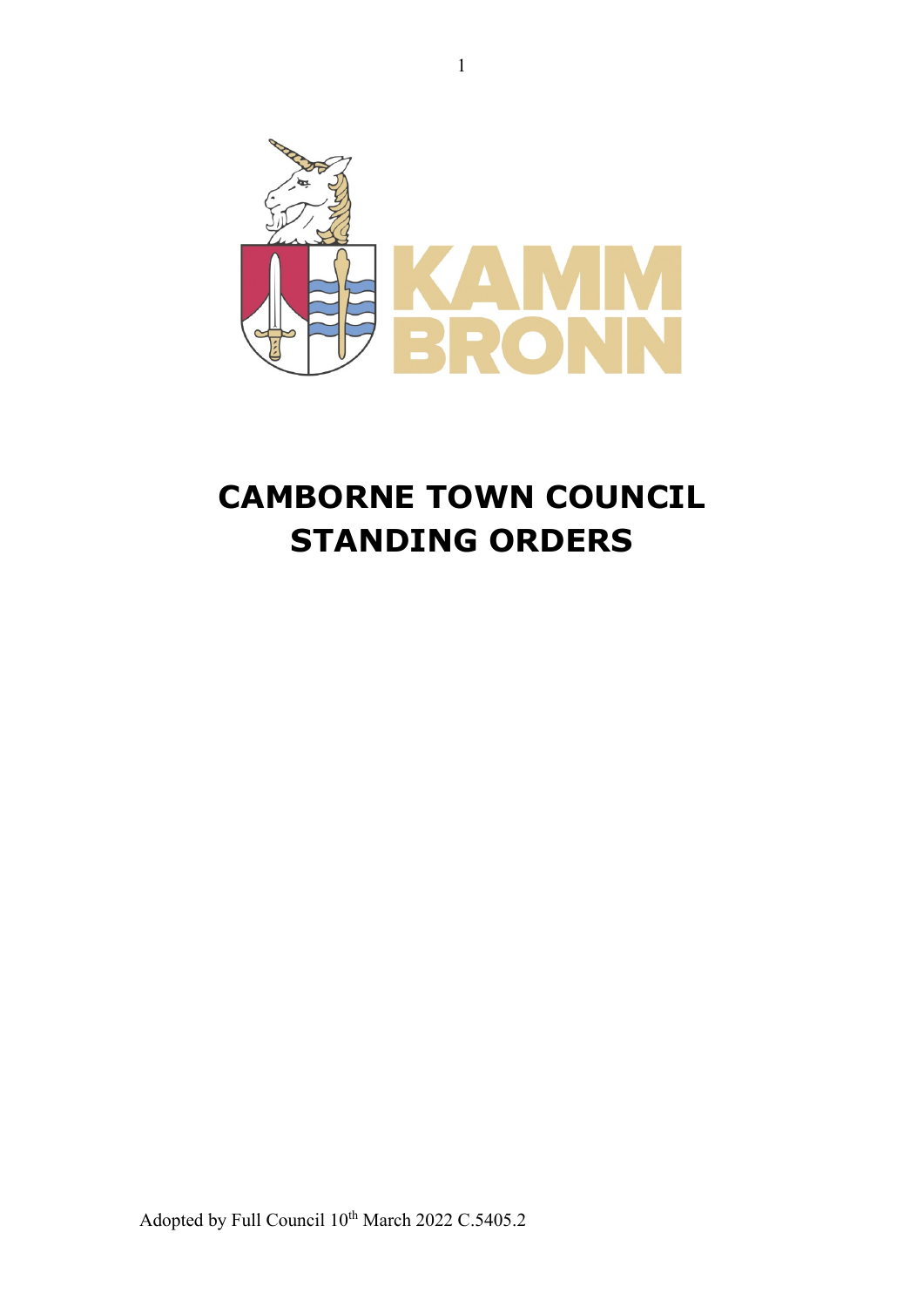| 2. DISORDERLY CONDUCT AT MEETINGS5                                                                  |  |
|-----------------------------------------------------------------------------------------------------|--|
|                                                                                                     |  |
| 4. FILMING AND RECORDING OF MEETINGS8                                                               |  |
| 5. COMMITTEES AND SUB-COMMITTEES9                                                                   |  |
|                                                                                                     |  |
| 7. EXTRAORDINARY MEETINGS OF THE COUNCIL,<br>COMMITTEES AND SUB-COMMITTEES 12                       |  |
|                                                                                                     |  |
| 9. ELECTION OF MAYOR AND DEPUTY MAYOR 13                                                            |  |
|                                                                                                     |  |
| <b>11.MOTIONS FOR A MEETING THAT REQUIRE WRITTEN</b><br>NOTICE TO BE GIVEN TO THE PROPER OFFICER 13 |  |
| <b>12. MOTIONS AT A MEETING THAT DO NOT REQUIRE</b>                                                 |  |
| 13. MANAGEMENT OF INFORMATION  15                                                                   |  |
|                                                                                                     |  |
|                                                                                                     |  |
|                                                                                                     |  |
|                                                                                                     |  |
| 18.RESPONSIBLE FINANCIAL OFFICER 20                                                                 |  |
| 19.ACCOUNTS AND ACCOUNTING STATEMENTS 20                                                            |  |
|                                                                                                     |  |
|                                                                                                     |  |
| 22.RESPONSIBILITIES TO PROVIDE INFORMATION 22                                                       |  |
| <b>23.RESPONSIBILITIES UNDER DATA PROTECTION</b>                                                    |  |
| 24.RELATIONS WITH THE PRESS/MEDIA 22                                                                |  |
| 25.EXECUTION AND SEALING OF LEGAL DEEDS 23                                                          |  |
| <b>26.COMMUNICATING WITH DISTRICT AND COUNTY OR</b>                                                 |  |
| 27.RESTRICTIONS ON COUNCILLOR ACTIVITIES 23                                                         |  |
|                                                                                                     |  |
|                                                                                                     |  |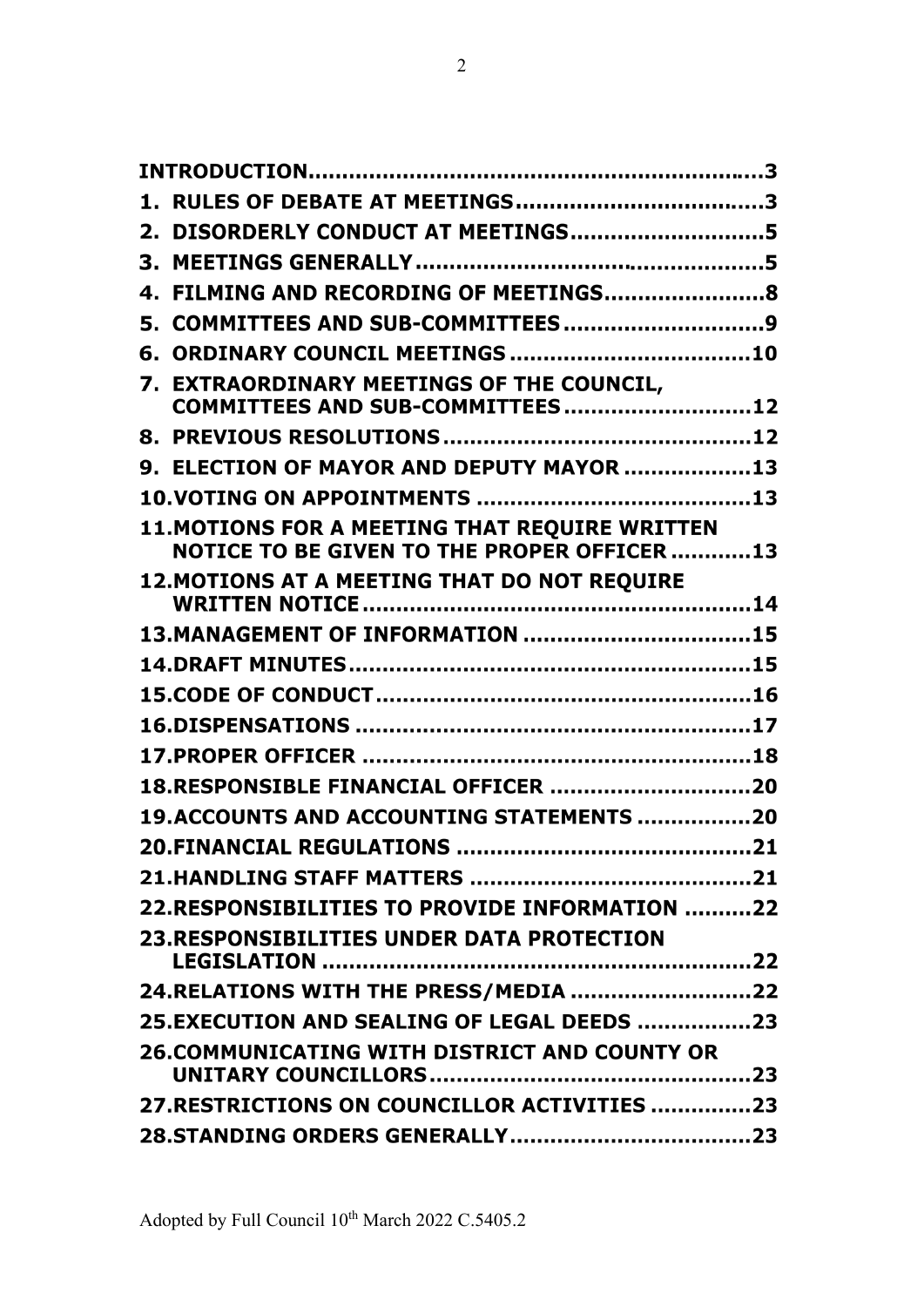## **INTRODUCTION**

#### **RULES OF DEBATE AT MEETINGS**  $\mathbf{1}$ .

- a Motions on the agenda shall be considered in the order that they appear unless the order is changed at the discretion of the chairman of the meeting.
- b A motion (including an amendment) shall not be progressed unless it has been moved and seconded.
- c A motion on the agenda that is not moved by its proposer may be treated by the chairman of the meeting as withdrawn.
- d If a motion (including an amendment) has been seconded, it may be withdrawn by the proposer only with the consent of the seconder and the meeting.
- e An amendment is a proposal to remove or add words to a motion. It shall not negate the motion.
- f If an amendment to the original motion is carried, the original motion (as amended) becomes the substantive motion upon which further amendment(s) may be moved.
- g An amendment shall not be considered unless early verbal notice of it is given at the meeting and, if requested by the chairman of the meeting, is expressed in writing to the chairman.
- h A councillor may move an amendment to his own motion if agreed by the meeting. If a motion has already been seconded, the amendment shall be with the consent of the seconder and the meeting.
- i If there is more than one amendment to an original or substantive motion, the amendments shall be moved in the order directed by the chairman of the meeting.
- j Subject to standing order 1(k), only one amendment shall be moved and debated at a time, the order of which shall be directed by the chairman of the meeting.
- k One or more amendments may be discussed together if the chairman of the meeting considers this expedient but each amendment shall be voted upon separately.
- l A councillor may not move more than one amendment to an original or substantive motion.
- m The mover of an amendment has no right of reply at the end of debate on it.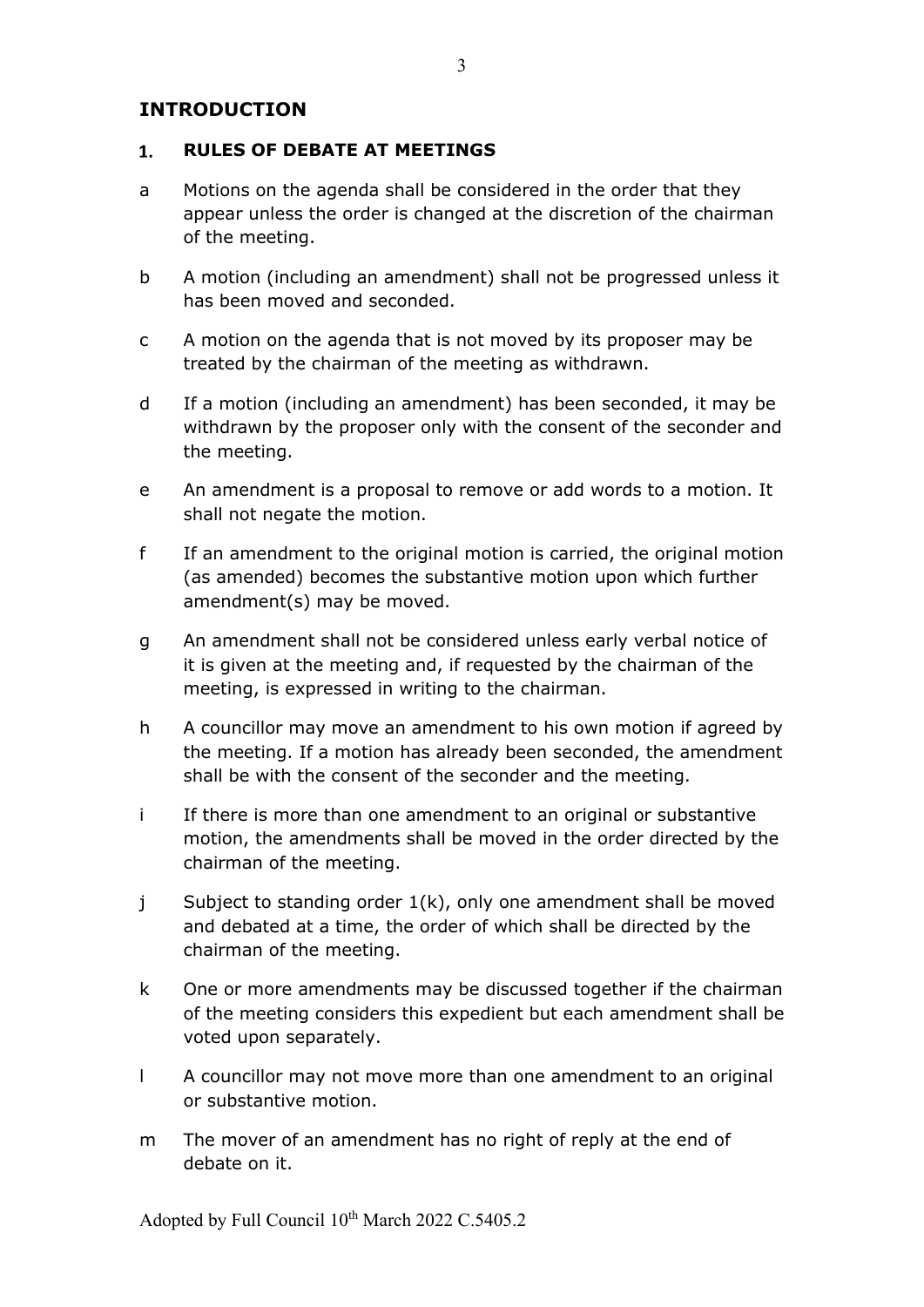- n Where a series of amendments to an original motion are carried, the mover of the original motion shall have a right of reply either at the end of debate on the first amendment or at the very end of debate on the final substantive motion immediately before it is put to the vote.
- o Unless permitted by the chairman of the meeting, a councillor may speak twice in the debate on a motion except:
- i. to speak on an amendment moved by another councillor;
- ii. to move or speak on another amendment if the motion has been amended since he last spoke;
- iii. to make a point of order;
- iv. to give a personal explanation; or
- v. to exercise a right of reply.
- p During the debate on a motion, a councillor may interrupt only on a point of order or a personal explanation and the councillor who was interrupted shall stop speaking. A councillor raising a point of order shall identify the standing order which he considers has been breached or specify the other irregularity in the proceedings of the meeting he is concerned by.
- q A point of order shall be decided by the chairman of the meeting and his decision shall be final.
- r When a motion is under debate, no other motion shall be moved except:
- i. to amend the motion;
- ii. to proceed to the next business;
- iii. to adjourn the debate;
- iv. to put the motion to a vote;
- v. to ask a person to be no longer heard or to leave the meeting;
- vi. to refer a motion to a committee or sub-committee for consideration;
- vi. to exclude the public and press;
- vii. to adjourn the meeting; or
- viii. to suspend particular standing order(s) excepting those which reflect mandatory statutory or legal requirements.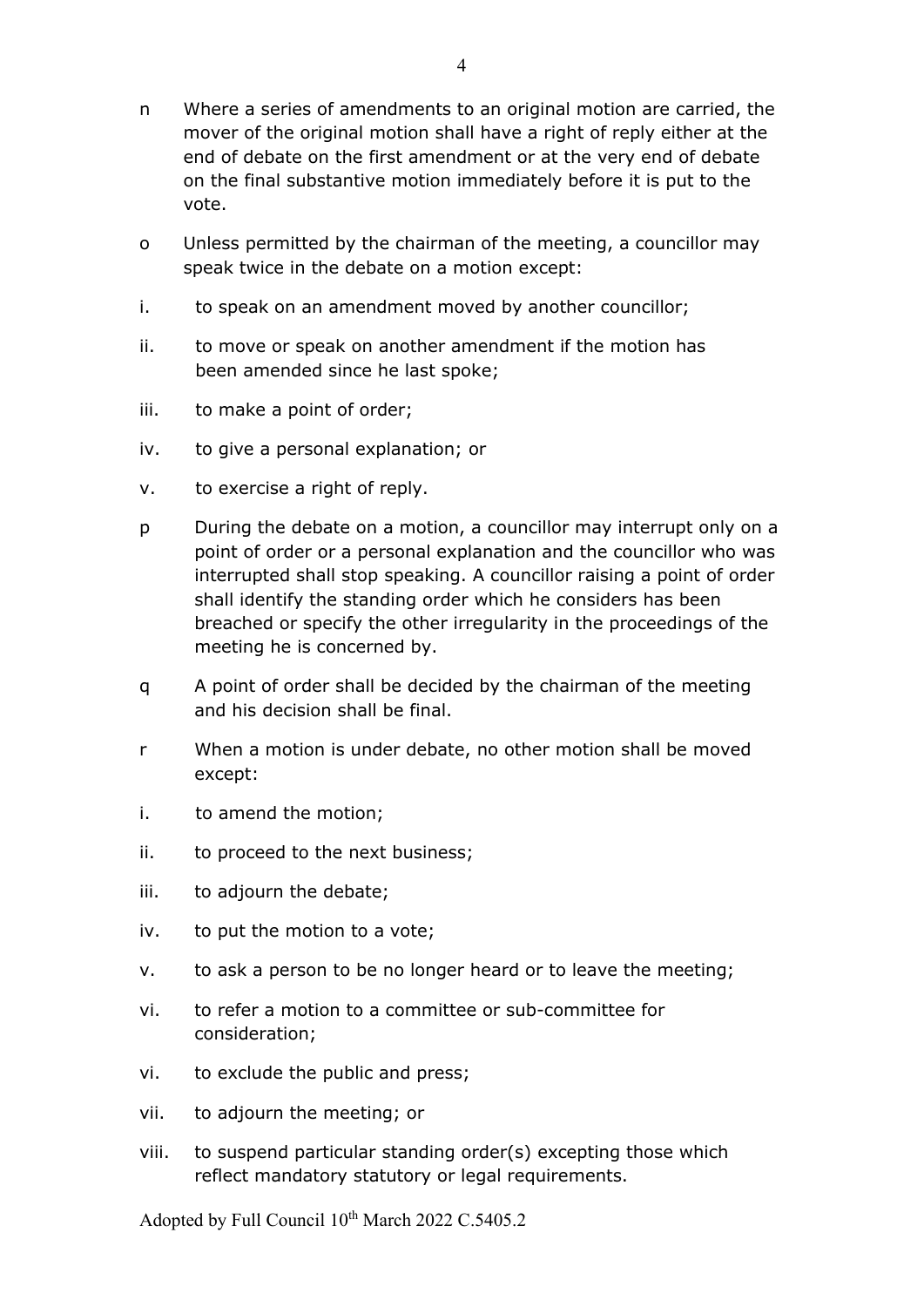- s Before an original or substantive motion is put to the vote, the chairman of the meeting shall be satisfied that the motion has been sufficiently debated and that the mover of the motion under debate has exercised or waived his right of reply.
- t Excluding motions moved under standing order 1(r), the contributions or speeches by a councillor shall relate only to the motion under discussion or point of order and shall not exceed three minutes without the consent of the chairman of the meeting.

#### $2.$ **DISORDERLY CONDUCT AT MEETINGS**

- a No person shall obstruct the transaction of business at a meeting or behave offensively or improperly. If this standing order is ignored, the chairman of the meeting shall request such person(s) to moderate or improve their conduct.
- b If person(s) disregard the request of the chairman of the meeting to moderate or improve their conduct, any councillor or the chairman of the meeting may move that the person be no longer heard or be excluded from the meeting. The motion, if seconded, shall be put to the vote without discussion.
- c If a resolution made under standing order 2(b) is ignored, the chairman of the meeting may take further reasonable steps to restore order or to progress the meeting. This may include temporarily suspending or closing the meeting.
- d Whenever the Chairman rises during a debate, all other Members shall be seated and silent.

#### $3<sub>1</sub>$ **MEETINGS GENERALLY**

Full Council meetings Committee meetings Sub-committee meetings •

- a Meetings shall not take place in premises which at the time of the meeting are used for the supply of alcohol, unless no other premises are available free of charge or at a reasonable cost.
- b The minimum three clear days for notice of a meeting does not include the day on which notice was issued, the day of the meeting, a Sunday, a day of the Christmas break, a day of the Easter break or of a bank holiday or a day appointed for public thanksgiving or mourning.
- c The minimum three clear days' public notice of a meeting does not include the day on which the notice was issued or the day of the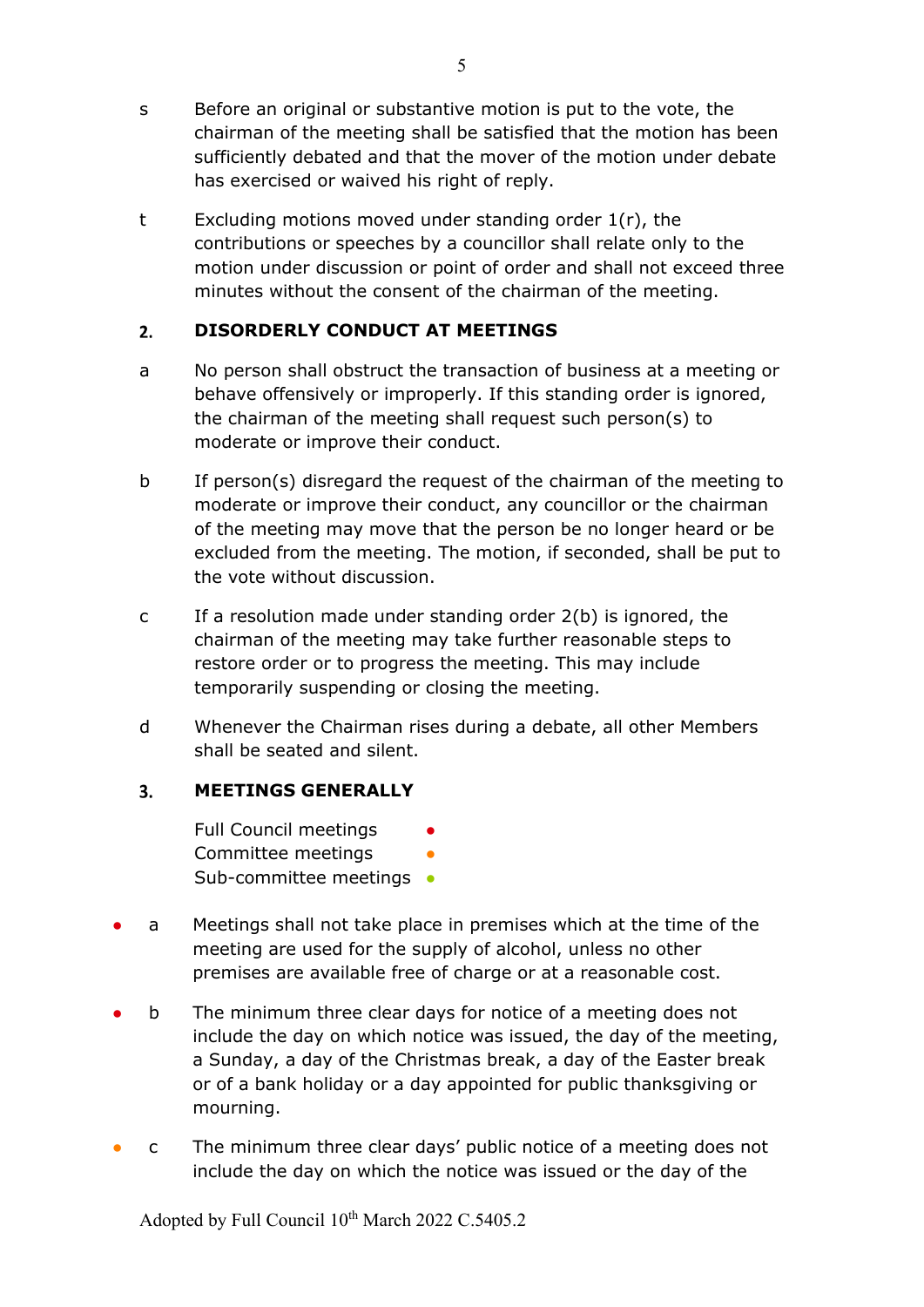meeting.

- ● d Meetings shall be open to the public unless their presence is prejudicial to the public interest by reason of the confidential nature of the business to be transacted or for other special reasons. The public's exclusion from part or all of a meeting shall be by a
	- e Members of the public may make representations, answer questions and give evidence at a meeting which they are entitled to attend in respect of the business on the agenda.

resolution which shall give reasons for the public's exclusion.

- f At the Chairman's discretion and with the agreement of the Council a member of the public may be invited to answer questions on matters of the fact relating to the item under consideration by the Council at that point on the agenda where the matter is being discussed.
- g The period of time designated for public participation at a meeting in accordance with standing order 3(e) shall not exceed fifteen minutes unless directed by the chairman of the meeting.
- h Subject to standing order 3(f), a member of the public shall not speak for more than three minutes.
- i In accordance with standing order  $3(e)$ , a question shall not require a response at the meeting nor start a debate on the question. The chairman of the meeting may direct that a written or oral response be given.
- j A person shall raise his hand when requesting to speak and stand when speaking (except when a person has a disability or is likely to suffer discomfort). The chairman of the meeting may at any time permit a person to be seated when speaking.
- k A person who speaks at a meeting shall direct his comments to the chairman of the meeting.
- l Only one person is permitted to speak at a time. If more than one person wants to speak, the chairman of the meeting shall direct the order of speaking.
- ● m A person present at a meeting may not provide an oral report or oral commentary about a meeting as it takes place without permission.
- ● n The press shall be provided with reasonable facilities for the taking of their report of all or part of a meeting at which they are entitled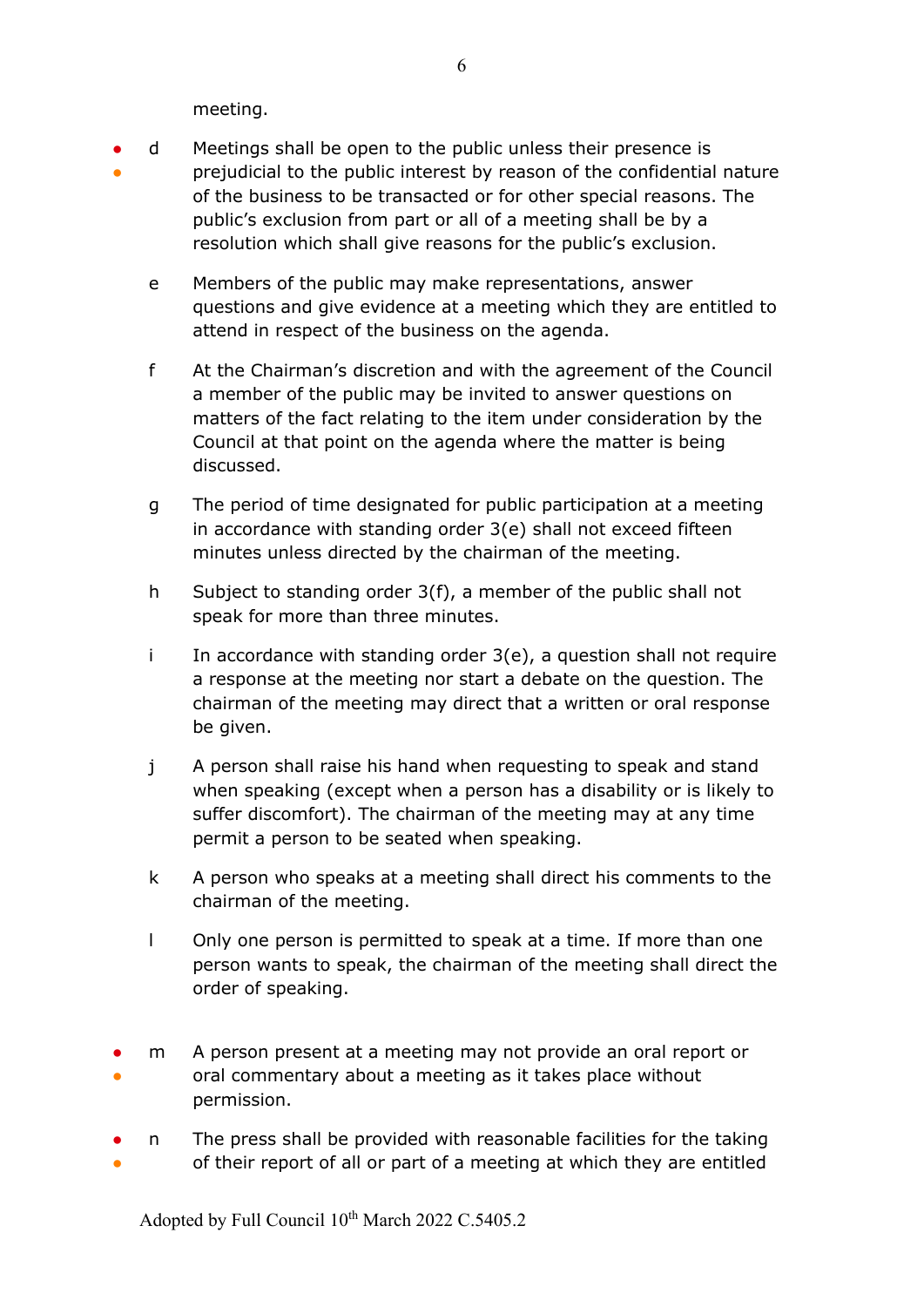to be present.

- o Subject to standing orders which indicate otherwise, anything authorised or required to be done by, to or before the Chairman of the Council may in his absence be done by, to or before the Vice-Chairman of the Council (if there is one).
- p The Chairman of the Council, if present, shall preside at a meeting. If the Chairman is absent from a meeting, the Vice-Chairman of the Council (if there is one) if present, shall preside. If both the Chairman and the Vice-Chairman are absent from a meeting, a councillor as chosen by the councillors present at the meeting shall preside at the meeting.
- ● ● q Subject to a meeting being quorate, all questions at a meeting shall be decided by a majority of the councillors and non-councillors with voting rights present and voting.
- r The chairman of a meeting may give an original vote on any matter
- put to the vote, and in the case of an equality of votes may
- exercise his casting vote whether or not he gave an original vote.

*See standing orders 6(h) and (i) for the different rules that apply in the election of the Chairman of the Council at the annual meeting of the Council.*

s Unless standing orders provide otherwise, voting on a question shall be by a show of hands, or if at least two members so request, by signed ballot.

> At the request of a councillor, the voting on any question shall be recorded so as to show whether each councillor present and voting gave his vote for or against that question. Such a request shall be made before moving to the vote and will be taken in alphabetical order of those at the meeting and eligible to vote.

- t The minutes of a meeting shall include an accurate record of the following:
	- i. the time and place of the meeting;
	- ii. the names of councillors who are present and the names of councillors who are absent;
	- iii. interests that have been declared by councillors and noncouncillors with voting rights;
	- iv. the grant of dispensations (if any) to councillors and noncouncillors with voting rights;

Adopted by Full Council 10<sup>th</sup> March 2022 C.5405.2 v. whether a councillor or non-councillor with voting rights left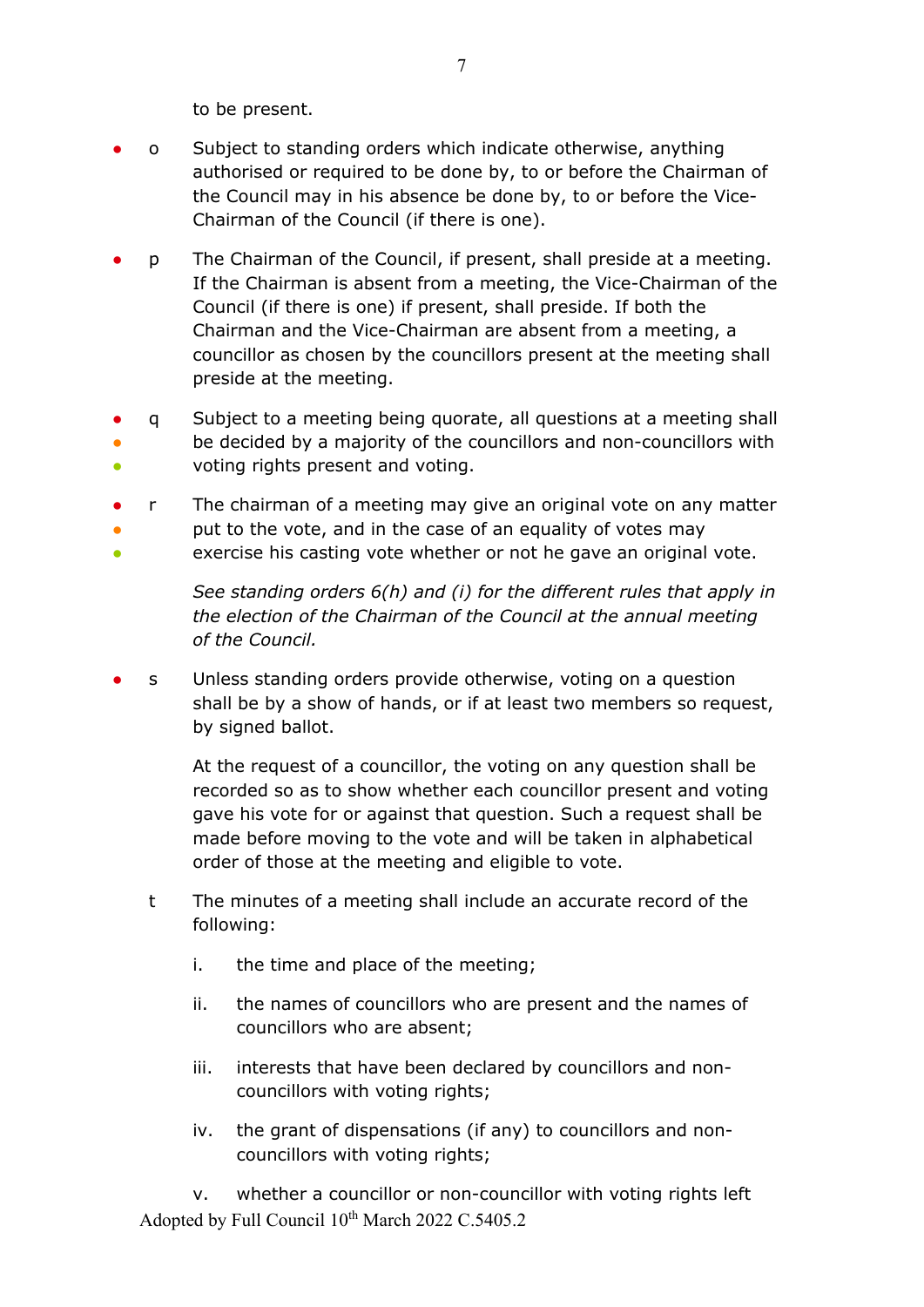the meeting when matters that they held interests in were being considered;

- vi. if there was a public participation session; and
- vii. the resolutions made.
- u A councillor or a non-councillor with voting rights who has a
- disclosable pecuniary interest or another interest as set out in the
- 。<br>● Council's code of conduct in a matter being considered at a meeting is subject to statutory limitations or restrictions under the code on his right to participate and vote on that matter.
- v No business may be transacted at a meeting unless at least onethird of the whole number of members of the Council are present and in no case shall the quorum of a meeting be less than three.

*See standing order 5d(viii) for the quorum of a committee or subcommittee meeting.* 

- w If a meeting is or becomes inquorate no business shall be
- ● transacted and the meeting shall be closed. The business on the agenda for the meeting shall be adjourned to another meeting.
	- x A meeting shall not exceed a period of two hours without a resolution passed by a majority.
	- y Members will indicate their desire to speak by a silent signal to the Chairman who may then call each speaker in turn to speak.
	- z The Chairman should conduct the meeting inpartially treating each Member equally no matter what political persuasion they hold or personal opinion they may have.

#### **FILMING AND RECORDING OF MEETINGS**  $\mathbf{4}$

- a. When a meeting of the Council, its committees or sub committees is open to the public, any person, if present, may:
	- i) film, photograph or make an audio recording of a meeting;
	- ii) use any other means for enabling persons not present to see or hear proceedings at a meeting as it takes place or later;
	- iii) report or comment on the proceedings in writing during or after a meeting or orally report or comment after the meeting.
	- b. Oral reporting, commentary or broadcasting is not permitted during any part of a meeting of the Council, its Committees and Sub Committees.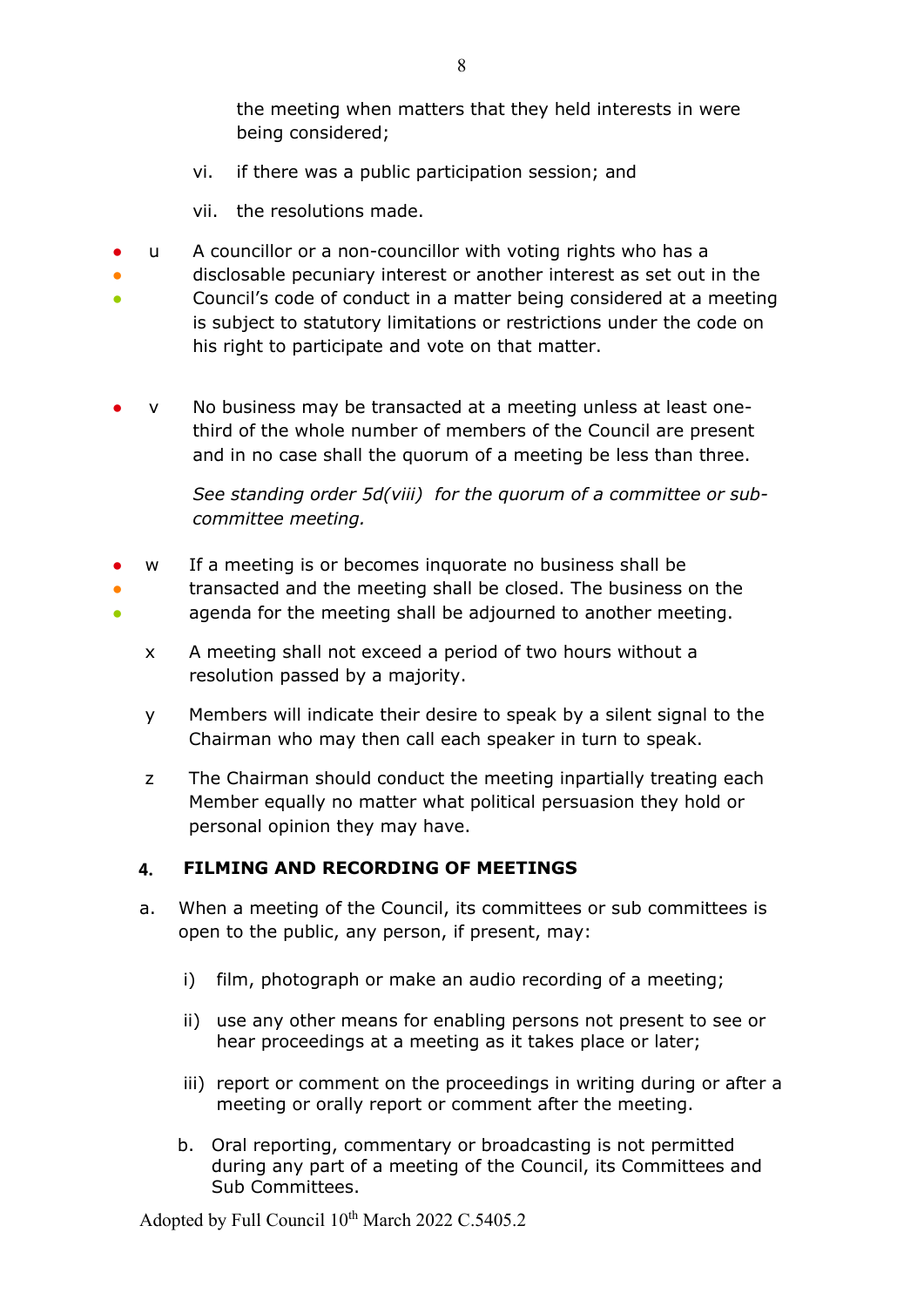- c. An individual must be present and able to use their equipment in order to film, photograph or audio record a meeting. There will be no opportunity to report on any part of the meeting where the council has resolved to exclude the press and public.
- d. Disruptive behaviour
	- i) No filming, photographing or audio recording of a meeting should be carried out in such a way as to disrupt the proceedings of the meeting.
	- ii) If person(s) disregard the request of the Chairman of the meeting to moderate or improve their behaviour, any Councillor or the Chairman of the meeting may move that the person be instructed to cease filming, photographing or audio recording. The motion, if seconded, shall be put to the vote without discussion.
	- iii) If a resolution under Standing Order 4d ii) above is ignored, the Chairman of the meeting may take further reasonable steps to restore order or to progress the meeting. This may include temporarily suspending or closing the meeting.

#### 5. **COMMITTEES AND SUB-COMMITTEES**

- a Unless the Council determines otherwise, a committee may appoint a sub-committee whose terms of reference and members shall be determined by the committee.
- b The members of a committee may include non-councillors unless it is a committee which regulates and controls the finances of the Council.
- c Unless the Council determines otherwise, all the members of an advisory committee and a sub-committee of the advisory committee may be non-councillors.
- d The Council may appoint standing committees or other committees as may be necessary, and:
	- i. shall determine their terms of reference;
	- ii. shall determine the number and time of the ordinary meetings of a standing committee up until the date of the next annual meeting of the Council;

Adopted by Full Council 10<sup>th</sup> March 2022 C.5405.2 iii. shall permit a committee, other than in respect of the ordinary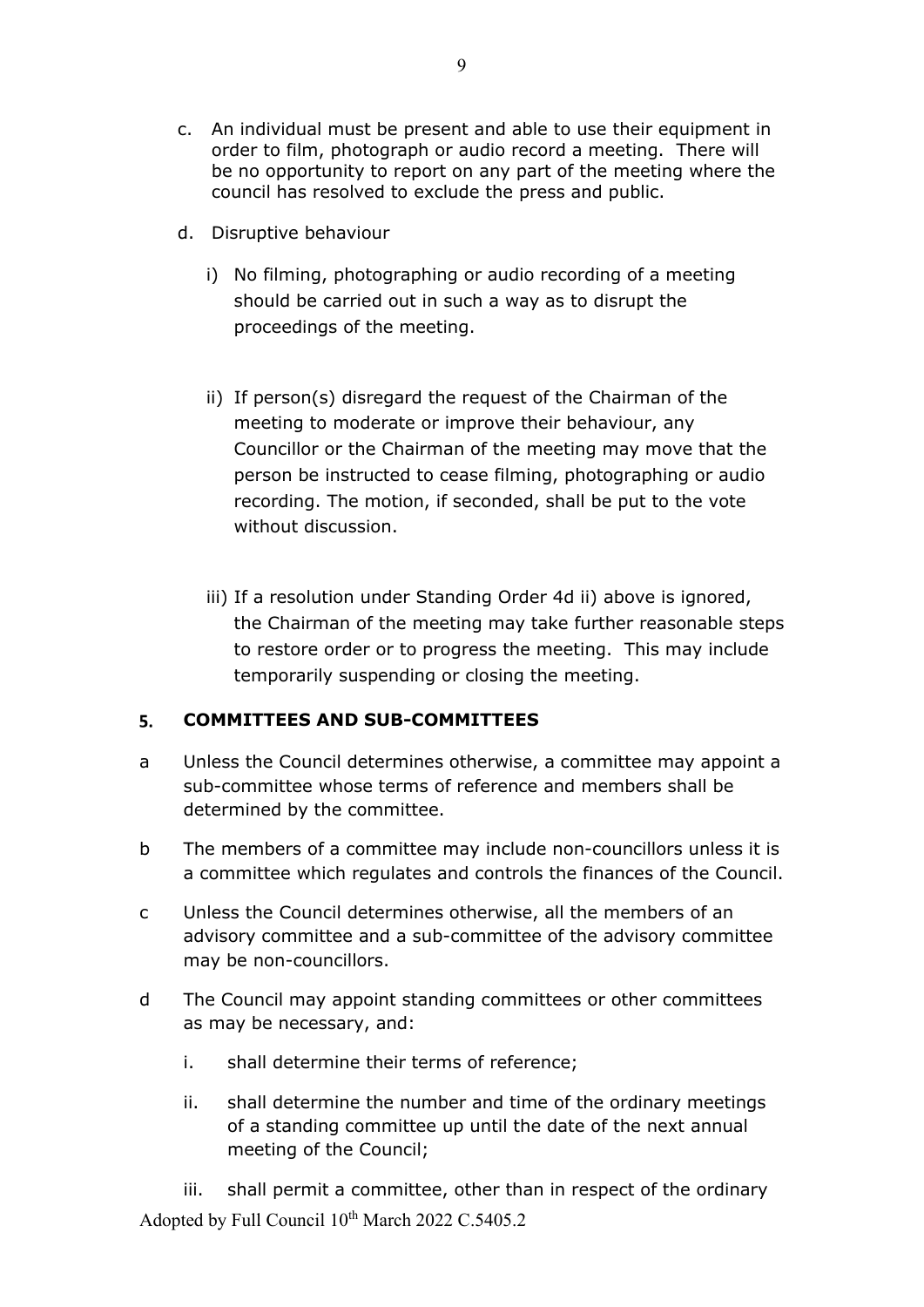meetings of a committee, to determine the number and time of its meetings;

- iv. shall, subject to standing orders 5(b) and (c), appoint and determine the terms of office of members of such a committee;
- v. may, subject to standing orders 5(b) and (c), appoint and determine the terms of office of the substitute members to a committee whose role is to replace the ordinary members at a meeting of a committee if the ordinary members of the committee confirm to the Proper Officer 10 days before the meeting that they are unable to attend;
- vi. may, after it has appointed the members of a committee, appoint the chairman of the committee;
- vii. shall permit a committee to appoint its own chairman at the first meeting of the committee;
- viii. shall determine the place, notice requirements and quorum for a meeting of a committee and a sub-committee which, in both cases, shall be no less than three;
- ix. shall determine if the public may participate at a meeting of a committee;
- x. shall determine if the public and press are permitted to attend the meetings of a sub-committee and also the advance public notice requirements, if any, required for the meetings of a subcommittee;
- xi. shall determine if the public may participate at a meeting of a sub-committee that they are permitted to attend; and
- xii. may dissolve a committee or a sub-committee.
- xiii. Each committee shall consist of up to nine members.
- xiv. Each committee shall reflect the political balance of the Council as far as possible.

#### 6. **ORDINARY COUNCIL MEETINGS**

- a In an election year, the annual meeting of the Council shall be held on or within 14 days following the day on which the councillors elected take office.
- b In a year which is not an election year, the annual meeting of the Council shall be held on such day in May as the Council decides.
- c If no other time is fixed, the annual meeting of the Council shall take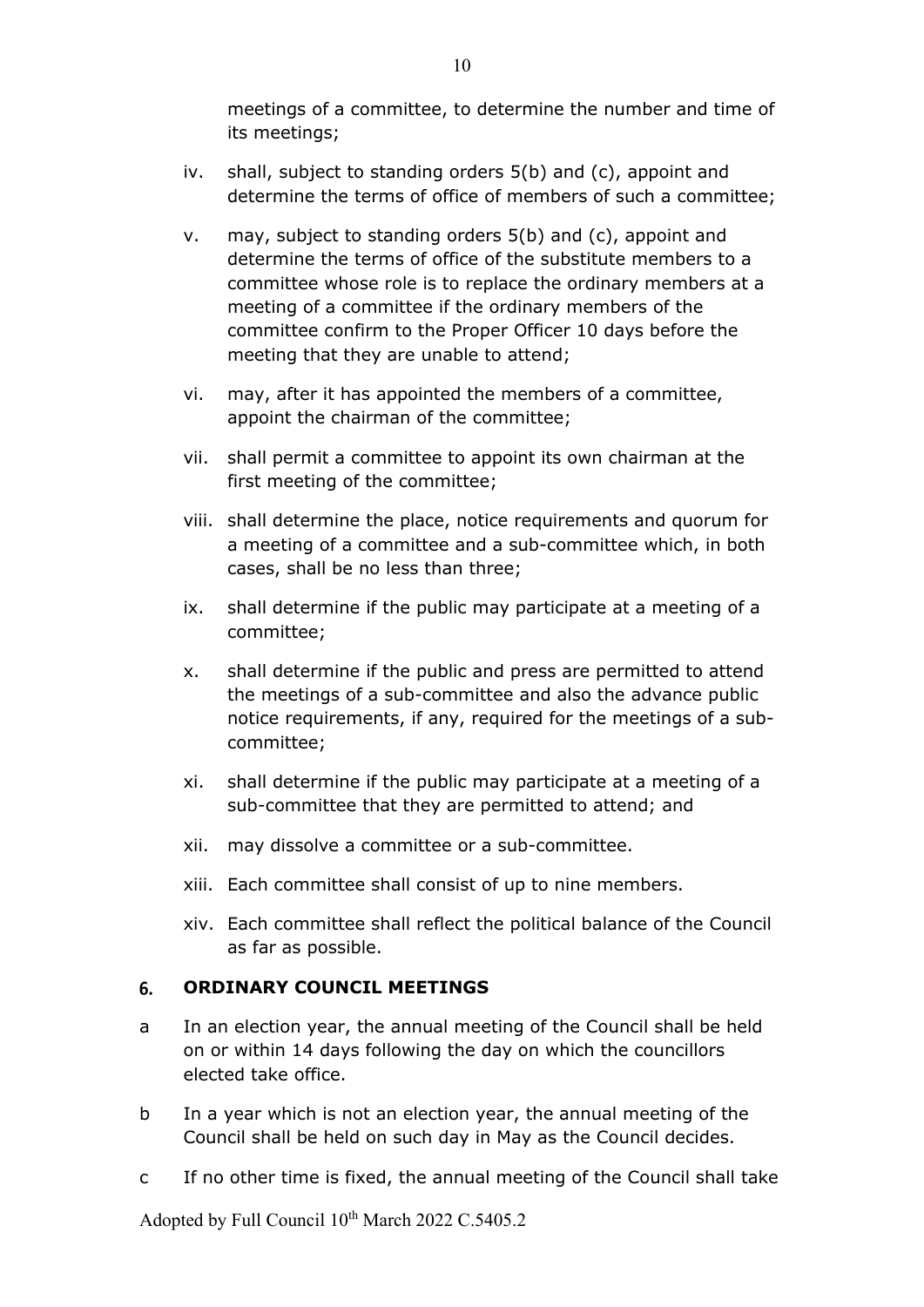place at 6pm.

- d In addition to the annual meeting of the Council, at least three other ordinary meetings shall be held in each year on such dates and times as the Council decides.
- e The first business conducted at the annual meeting of the Council shall be the election of the Chairman and Vice-Chairman (if there is one) of the Council.
- f The Chairman of the Council, unless he has resigned or becomes disqualified, shall continue in office and preside at the annual meeting until his successor is elected at the next annual meeting of the Council.
- g The Vice-Chairman of the Council, if there is one, unless he resigns or becomes disqualified, shall hold office until immediately after the election of the Chairman of the Council at the next annual meeting of the Council.
- h In an election year, if the current Chairman of the Council has not been re-elected as a member of the Council, he shall preside at the annual meeting until a successor Chairman of the Council has been elected. The current Chairman of the Council shall not have an original vote in respect of the election of the new Chairman of the Council but shall give a casting vote in the case of an equality of votes.
- i In an election year, if the current Chairman of the Council has been re-elected as a member of the Council, he shall preside at the annual meeting until a new Chairman of the Council has been elected. He may exercise an original vote in respect of the election of the new Chairman of the Council and shall give a casting vote in the case of an equality of votes.
- j Following the election of the Chairman of the Council and Vice-Chairman of the Council at the annual meeting, the business shall include:
	- i. In an election year, delivery by the Chairman of the Council and councillors of their acceptance of office forms unless the Council resolves for this to be done at a later date. In a year which is not an election year, delivery by the Chairman of the Council of his acceptance of office form unless the Council resolves for this to be done at a later date;
	- ii. Confirmation of the accuracy of the minutes of the last meeting of the Council;

Adopted by Full Council 10<sup>th</sup> March 2022 C.5405.2 iii. To appoint the previously nominated Councillor for the Office of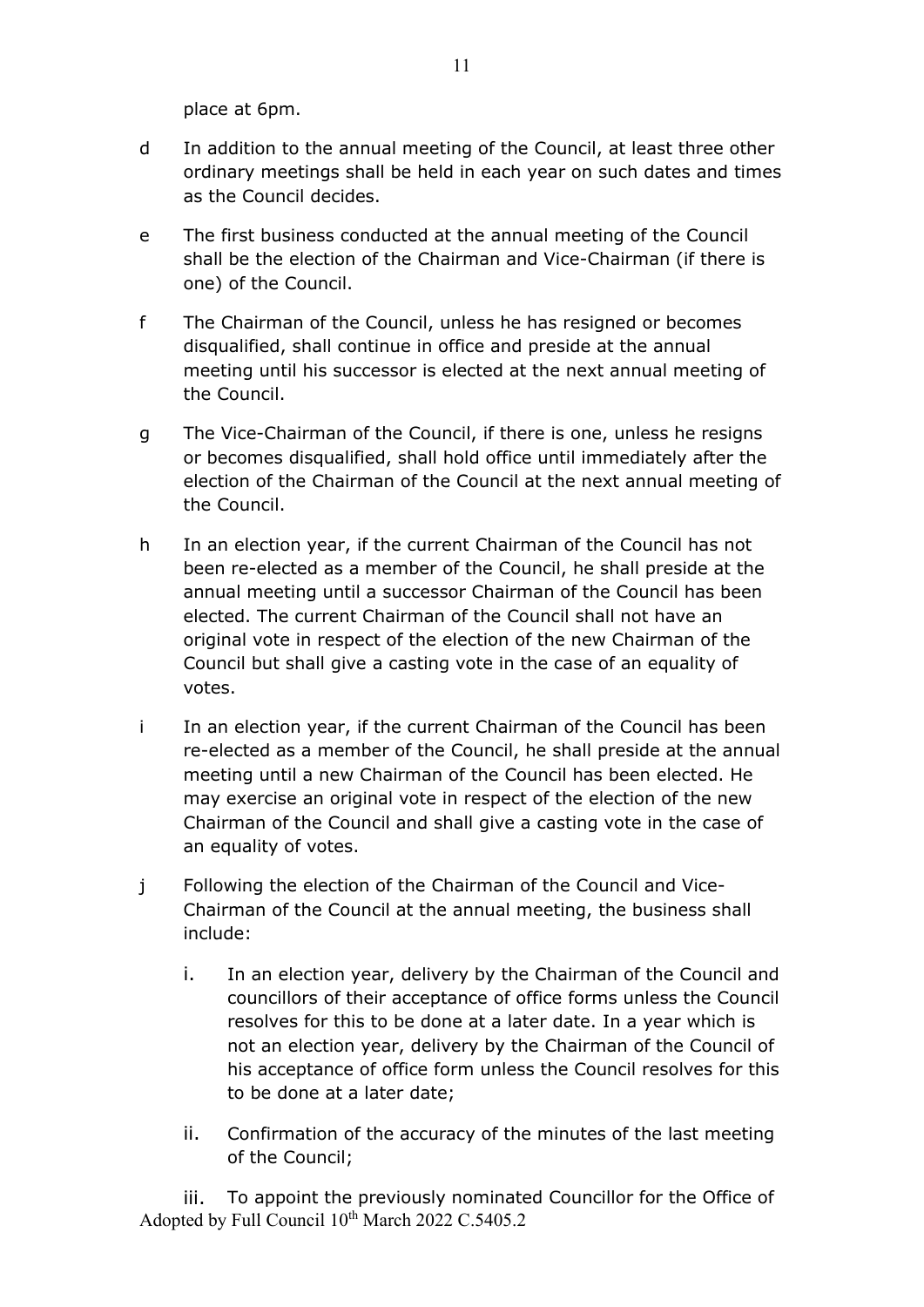Mayor and Deputy Mayor (set out in standing order 9 (a and b), or in the case of an election year to elect.

- iv. Receipt of the minutes of the last meeting of a committee;
- v. Appointment of members to existing committees;
- vi. Appointment of any new committees in accordance with standing order 4;
- vii. Review of representation on or work with external bodies and arrangements for reporting back;
- viii. In an election year, to make arrangements with a view to the Council becoming eligible to exercise the general power of competence in the future;
- ix. Review of the Council's and/or staff subscriptions to other bodies

### 7. **EXTRAORDINARY MEETINGS OF THE COUNCIL, COMMITTEES AND SUB-COMMITTEES**

- a The Chairman of the Council may convene an extraordinary meeting of the Council at any time.
- b If the Chairman of the Council does not call an extraordinary meeting of the Council within seven days of having been requested in writing to do so by three councillors, any two councillors may convene an extraordinary meeting of the Council. The public notice giving the time, place and agenda for such a meeting shall be signed by the two councillors.
- c The chairman of a committee [or a sub-committee] may convene an extraordinary meeting of the committee [or the sub-committee] at any time.
- d If the chairman of a committee [or a sub-committee] does not call an extraordinary meeting within seven days of having been requested to do so by three members of the committee [or the sub-committee], any members of the committee [or the sub-committee] may convene an extraordinary meeting of the committee [or a sub-committee].

#### 8. **PREVIOUS RESOLUTIONS**

a A resolution shall not be reversed within six months except either by a special motion, which requires written notice by at least six councillors to be given to the Proper Officer in accordance with standing order 11, or by a motion moved in pursuance of the recommendation of a committee or a sub-committee.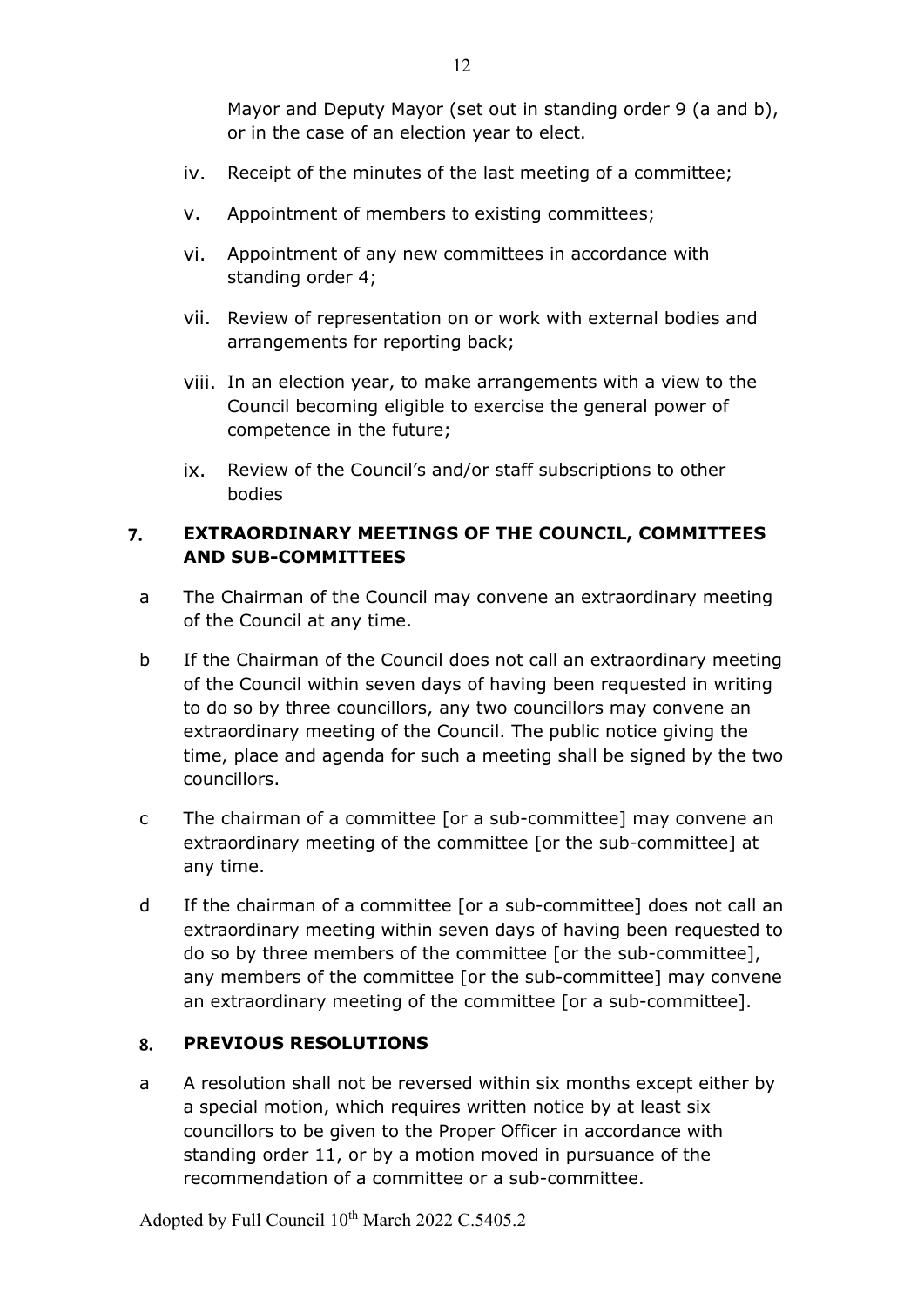b When a motion moved pursuant to standing order 8(a) has been disposed of, no similar motion may be moved for a further six months

#### **ELECTION OF MAYOR AND DEPUTY MAYOR** 9.

- a The Mayor and Deputy Mayor will be nominated at the meeting of the Full Council in the month prior to The Annual Meeting of the Council with the exception in a Town Council election year.
- b The Mayor or Deputy Mayor shall not hold office for more than two consecutive years.

#### $10.$ **VOTING ON APPOINTMENTS**

a Where more than two persons have been nominated for a position to be filled by the Council and none of those persons has received an absolute majority of votes in their favour, the name of the person having the least number of votes shall be struck off the list and a fresh vote taken. This process shall continue until a majority of votes is given in favour of one person. A tie in votes may be settled by the casting vote exercisable by the chairman of the meeting.

### **MOTIONS FOR A MEETING THAT REQUIRE WRITTEN NOTICE**  11. **TO BE GIVEN TO THE PROPER OFFICER**

- a A motion shall relate to the responsibilities of the meeting for which it is tabled and in any event shall relate to the performance of the Council's statutory functions, powers and obligations or an issue which specifically affects the Council's area or its residents.
- b No motion may be moved at a meeting unless it has been put on the agenda by the Proper Officer or the mover has given written notice of its wording to the Proper Officer at least ten clear days before the meeting. Clear days do not include the day of the notice or the day of the meeting.
- c The Proper Officer may, before including a motion on the agenda received in accordance with standing order 11(b), correct obvious grammatical or typographical errors in the wording of the motion.
- d If the Proper Officer considers the wording of a motion received in accordance with standing order 11(b) is not clear in meaning, the motion shall be rejected until the mover of the motion resubmits it, so that it can be understood, in writing, to the Proper Officer at least six clear days before the meeting.
- e If the wording or subject of a proposed motion is considered improper, the Proper Officer shall consult with the chairman of the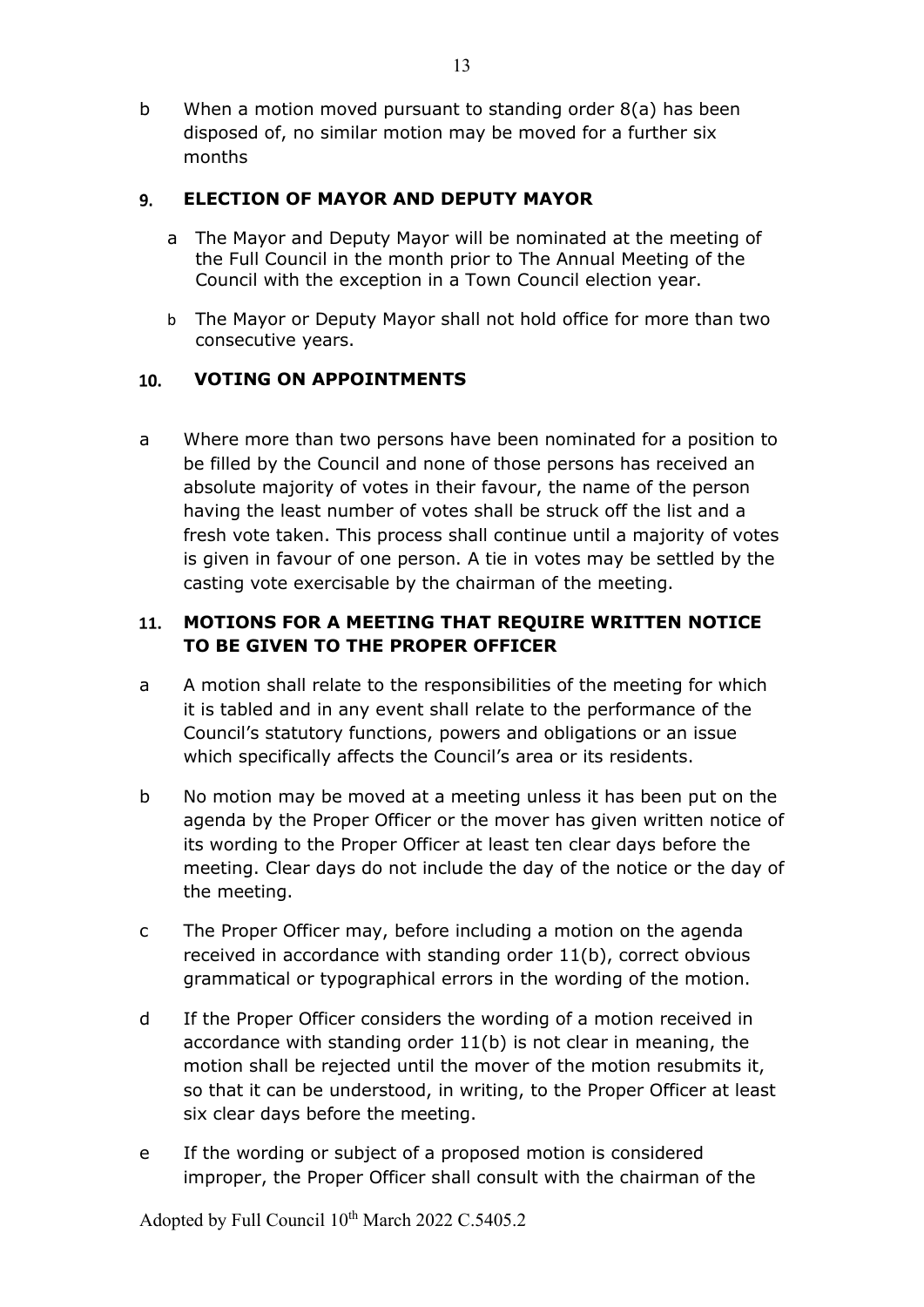forthcoming meeting or, as the case may be, the councillors who have convened the meeting, to consider whether the motion shall be included in the agenda or rejected.

- f The decision of the Proper Officer as to whether or not to include the motion on the agenda shall be final.
- g Motions received shall be recorded and numbered in the order that they are received.
- h Motions rejected shall be recorded with an explanation by the Proper Officer of the reason for rejection.
- i A written notice of motion shall not relate to any matter which may be considered under the Councils Code of Conduct, Complaints Procedure or employment policies.

### $12.$ **MOTIONS AT A MEETING THAT DO NOT REQUIRE WRITTEN NOTICE**

- a The following motions may be moved at a meeting without written notice to the Proper Officer:
	- i. to correct an inaccuracy in the draft minutes of a meeting;
	- ii. to move to a vote;
	- iii. to defer consideration of a motion;
	- iv. to refer a motion to a particular committee or sub-committee;
	- v. to appoint a person to preside at a meeting;
	- vi. to change the order of business on the agenda;
	- vii. to proceed to the next business on the agenda;
	- viii. to require a written report;
	- ix. to appoint a committee or sub-committee and their members;
	- x. to extend the time limits for speaking;
	- xi. to exclude the press and public from a meeting in respect of confidential or other information which is prejudicial to the public interest;
	- xii. to not hear further from a councillor or a member of the public;
	- xiii. to exclude a councillor or member of the public for disorderly conduct;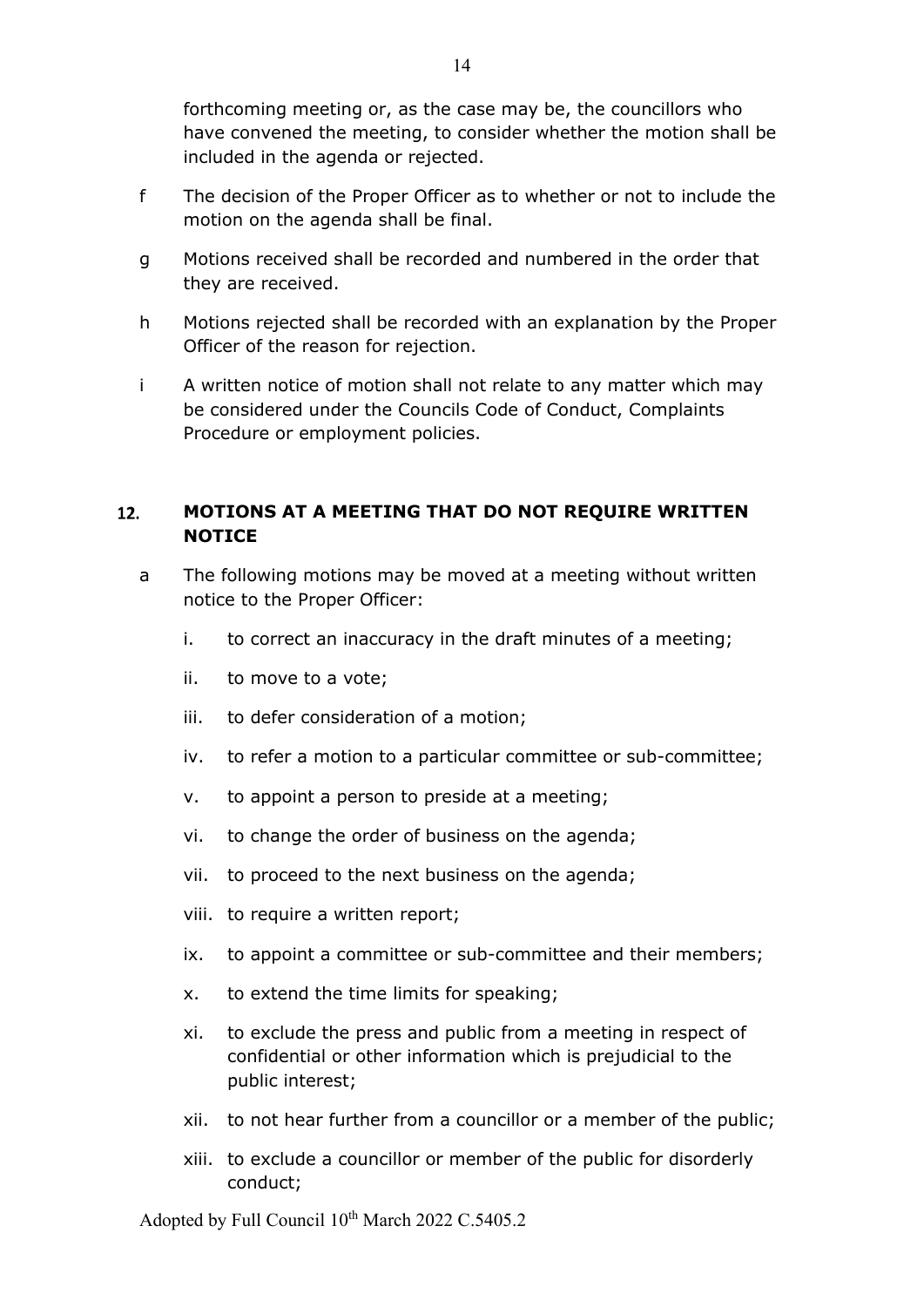- xiv. to temporarily suspend the meeting;
- xv. to suspend a particular standing order (unless it reflects mandatory statutory or legal requirements);
- xvi. to adjourn the meeting; or

xvii. to close the meeting.

### **MANAGEMENT OF INFORMATION**

*See also standing order 22.*

- a The Council shall have in place and keep under review, technical and organisational measures to keep secure information (including personal data) which it holds in paper and electronic form. Such arrangements shall include deciding who has access to personal data and encryption of personal data.
- b The Council shall have in place, and keep under review, policies for the retention and safe destruction of all information (including personal data) which it holds in paper and electronic form. The Council's retention policy shall confirm the period for which information (including personal data) shall be retained or if this is not possible the criteria used to determine that period (e.g. the Limitation Act 1980).
- c The agenda, papers that support the agenda and the minutes of a meeting shall not disclose or otherwise undermine confidential information or personal data without legal justification.
- d Councillors, staff, the Council's contractors and agents shall not disclose confidential information or personal data without legal justification.

### **DRAFT MINUTES**

Full Council meetings Committee meetings Sub-committee meetings

- a If the draft minutes of a preceding meeting have been served on councillors with the agenda to attend the meeting at which they are due to be approved for accuracy, they shall be taken as read.
- b There shall be no discussion about the draft minutes of a preceding meeting except in relation to their accuracy. A motion to correct an inaccuracy in the draft minutes shall be moved in accordance with standing order 12(a)(i).

15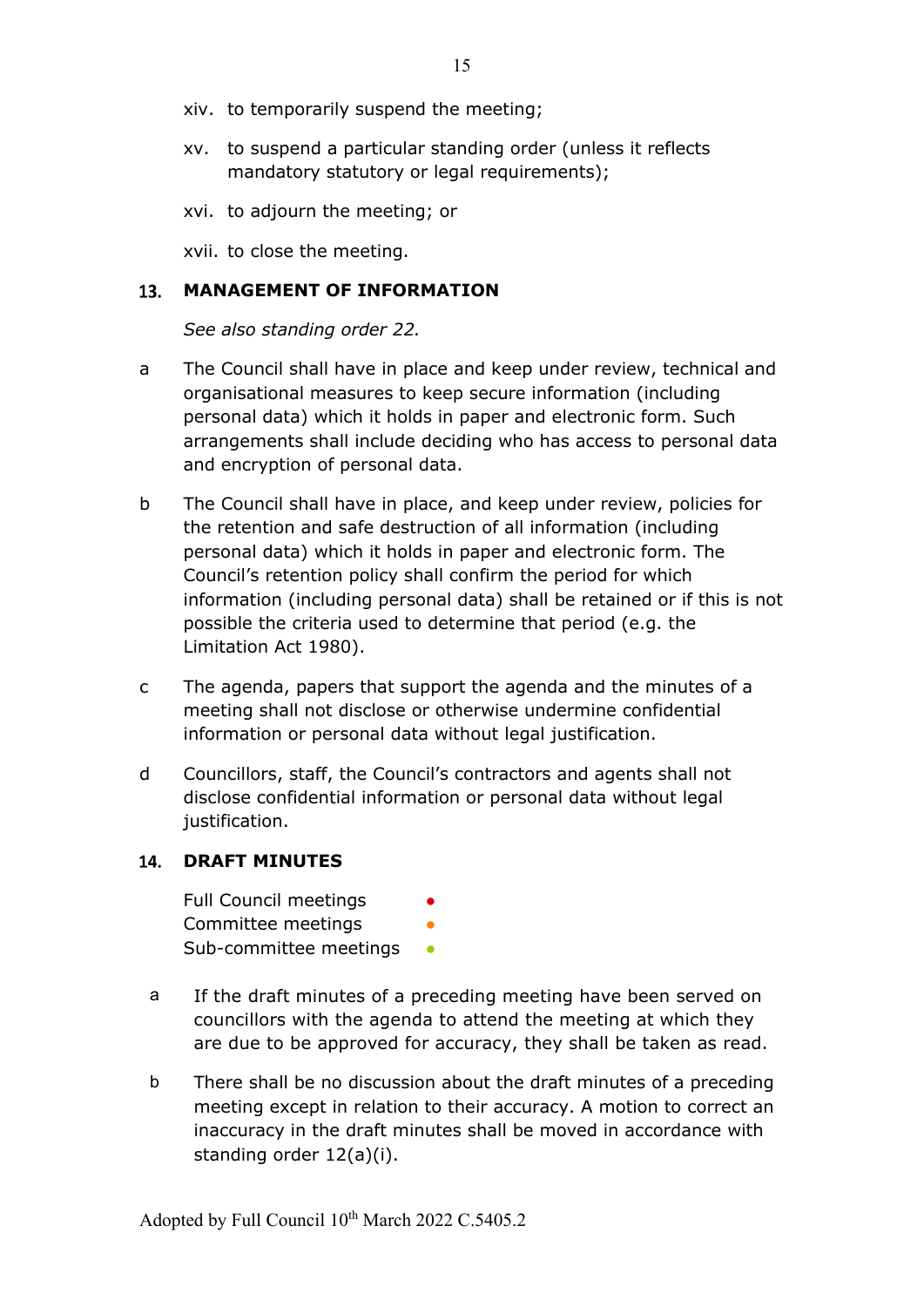- c The accuracy of draft minutes, including any amendment(s) made to them, shall be confirmed by resolution and shall be signed by the chairman of the meeting and stand as an accurate record of the meeting to which the minutes relate.
- d If the chairman of the meeting does not consider the minutes to be an accurate record of the meeting to which they relate, he shall sign the minutes and include a paragraph in the following terms or to the same effect:

"The chairman of this meeting does not believe that the minutes of the meeting of the ( ) held on [date] in respect of ( ) were a correct record but his view was not upheld by the meeting and the minutes are confirmed as an accurate record of the proceedings."

- ● ● e Minutes of all meetings of the Council, committees and sub committees will be published on the website which is publicly accessible and free of charge not later than one month after the meeting has taken place.
	- f Subject to the publication of draft minutes in accordance with standing order 14(e) and standing order 22(a) and following a resolution which confirms the accuracy of the minutes of a meeting, the draft minutes or recordings of the meeting for which approved minutes exist shall be destroyed.

#### 15. **CODE OF CONDUCT**

- a All councillors shall undertake training in the code of conduct within 6 months of the delivery of their declaration of acceptance of office.
- b All councillors and members of the public co-opted to serve on Council committees and sub committees shall observe the Code of Conduct adopted by the Council.
- c All councillors and members of the public co-opted to serve on Council committees and sub committees shall maintain a Register of Disclosable Pecuniary Interests, and must update their register by notifying the Monitoring Officer and the Clerk of any changes within 28 days.
- d Unless granted a dispensation, a councillor or non-councillor with voting rights who has registered a Disclosable Pecuniary Interest in relation to any item of business being transacted at a meeting, shall leave the room whenever the item is being discussed, including any part of the meeting where the public are entitled to speak.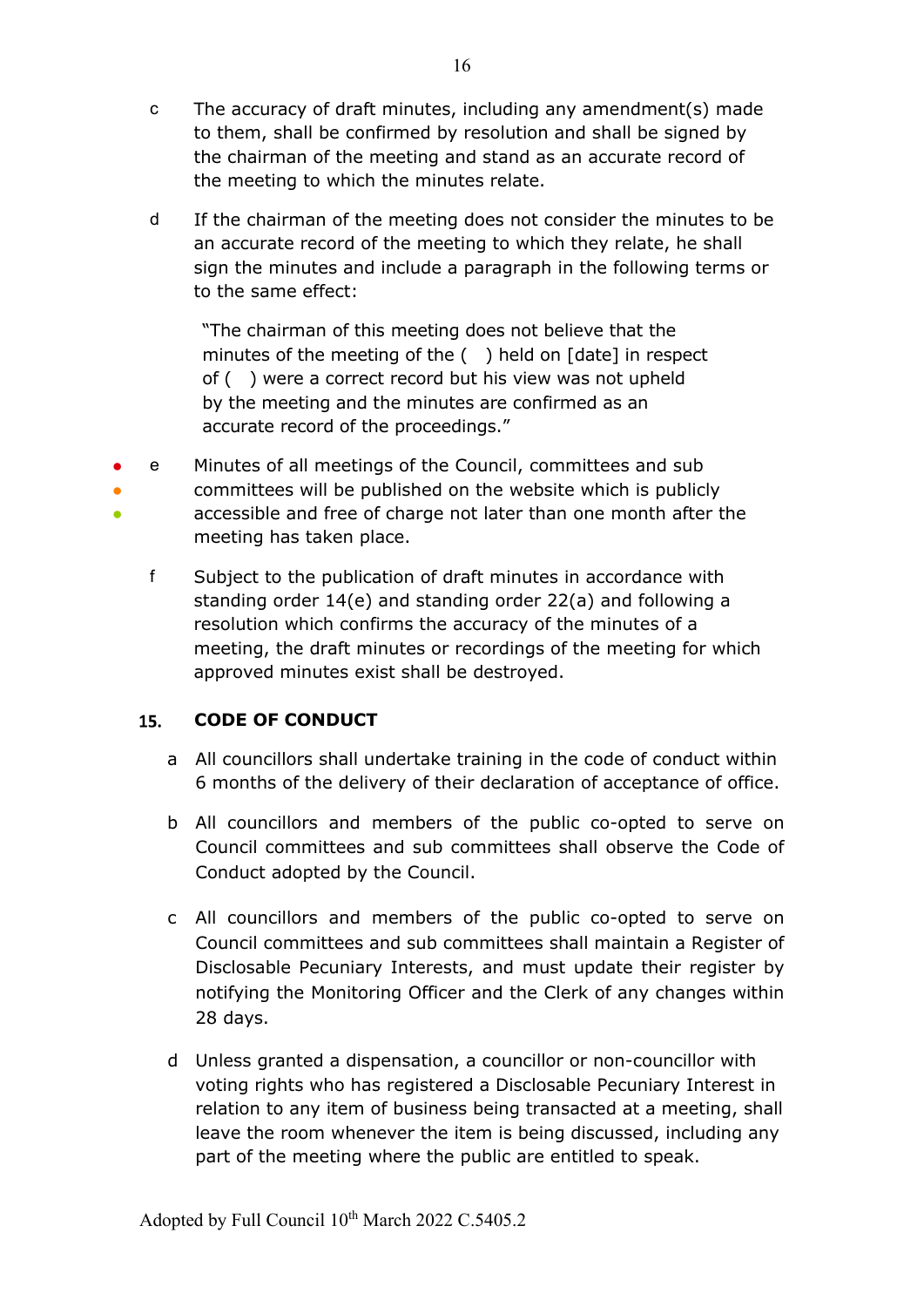- e Unless granted a dispensation, a councillor or non-councillor with voting rights who has registered a non-registerable interest in relation to any item of business being transacted at a meeting, shall leave the room whenever the item is being discussed, including any part of the meeting where the public are entitled to speak.
- f Where a non-registerable interest arises from membership of an outside body as defined in 3.5a of the Council's code of conduct, a councillor may remain in the room to address the meeting, provide a short statement and answer questions for no more than three (3) minutes before leaving the room at the request of the Chairman.
- g All gifts and hospitality offered or received worth £25 or above must be recorded in the Register of Interests maintained by the Proper Officer of the Council.
- h A Member of the Council may, for the purposes of his duty as a member but not otherwise, inspect any document which has been considered by a Committee or by the Council. The Proper Officer or Solicitor to the Council may decline to allow inspection of any document which is protected by other legislation or in the event of legal proceedings would be protected by privilege arising from the relationship of solicitor and client. All Minutes kept for any Committee shall be open for the inspection of any member of the Council during office hours.

#### **DISPENSATIONS** 16.

- a Dispensation requests shall be in writing and submitted to the Proper Officer as soon as possible before the meeting, or failing that, at the start of the meeting for which the dispensation is required.
- b Consideration of written requests for dispensations shall be a standing item on all agendas of meetings of the council, its committees and sub committees.
- c No dispensation will be awarded for any meeting where there are no minutes of the proceedings.
- d A decision as to whether to grant a dispensation shall be made by a meeting of the Council, or Committee or Sub-Committee for which the dispensation is requires and that decision is final
- e Standing Order 16 shall apply to all meetings of the Council, its committees and sub committees.
- f If a dispensation may be granted in accordance with with Standing Order 16(d) above if having regard to all relevant circumstances the following applies:

17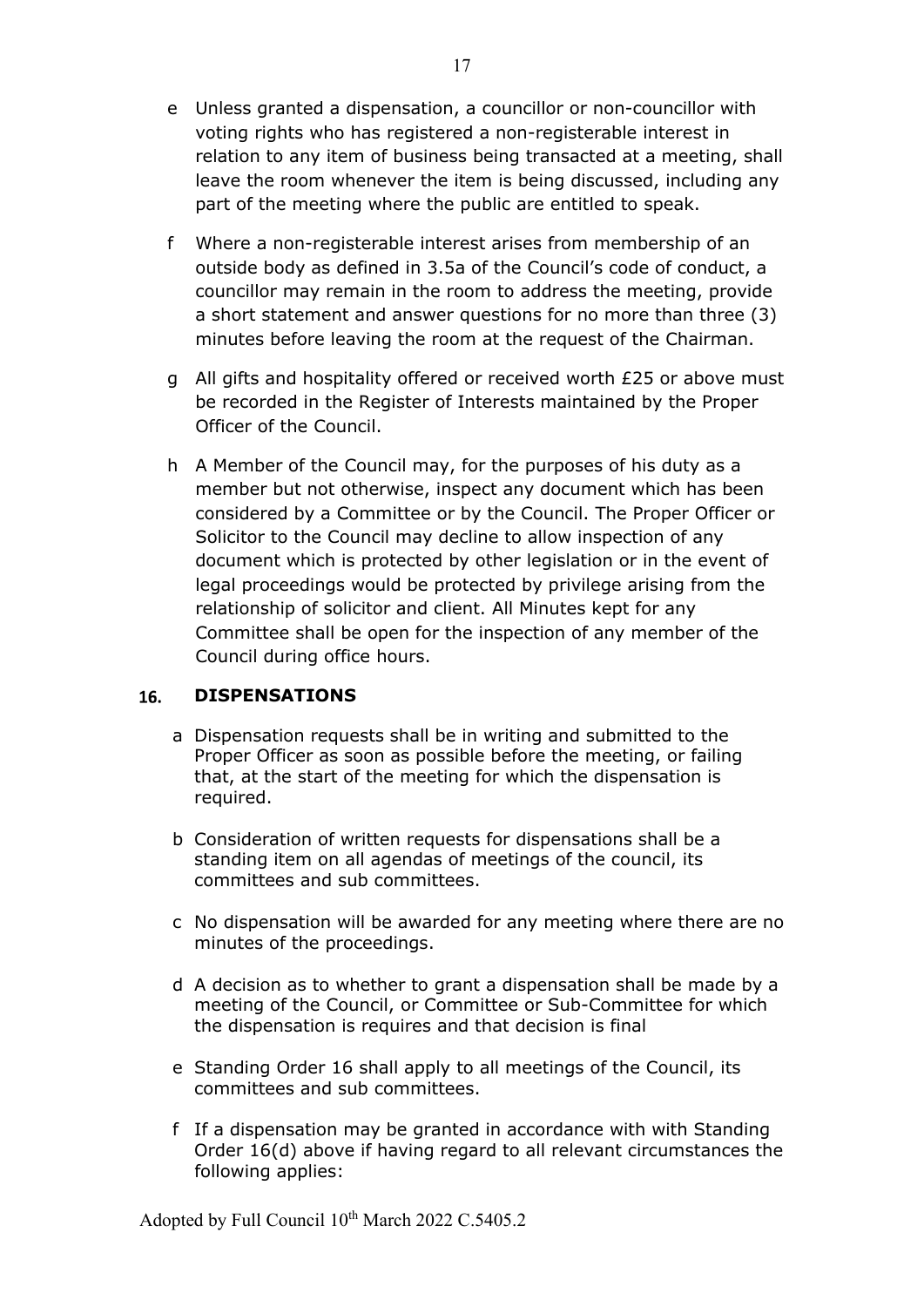- i. Without the dispensation the number of persons prohibited from participating in the particular business would be so great a proportion of the meeting transacting the business as to impede the transaction of the business or
- ii. Granting the dispensation is in the interests of persons living in the council's area or
- iii. It is otherwise appropriate to grant a dispensation.

#### $17.$ **PROPER OFFICER**

- a The Proper Officer shall be either (i) the Town Clerk or (ii) other staff member(s) nominated by the Council to undertake the work of the Proper Officer when the Proper Officer is absent.
- b The Proper Officer shall:
	- i. at least three clear days before a meeting of the council, a committee or a sub-committee**,**
		- serve on councillors by delivery or post at their residences or by email authenticated in such manner as the Proper Officer thinks fit, a signed summons confirming the time, place and the agenda (provided the councillor has consented to service by email), and
		- Provide, in a conspicuous place, public notice of the time, place and agenda (provided that the public notice with agenda of an extraordinary meeting of the Council convened by councillors is signed by them).

*See standing order 3(b) for the meaning of clear days for a meeting of a full council and standing order 3(c) for the meaning of clear days for a meeting of a committee;*

- ii. subject to standing order 11, include on the agenda all motions in the order received unless a councillor has given written notice at least 10 days before the meeting confirming his withdrawal of it;
- iii. convene a meeting of the Council for the election of a new Chairman of the Council, occasioned by a casual vacancy in his office;
- iv. facilitate inspection of the minute book by local government electors;
- v. receive and retain copies of byelaws made by other local authorities;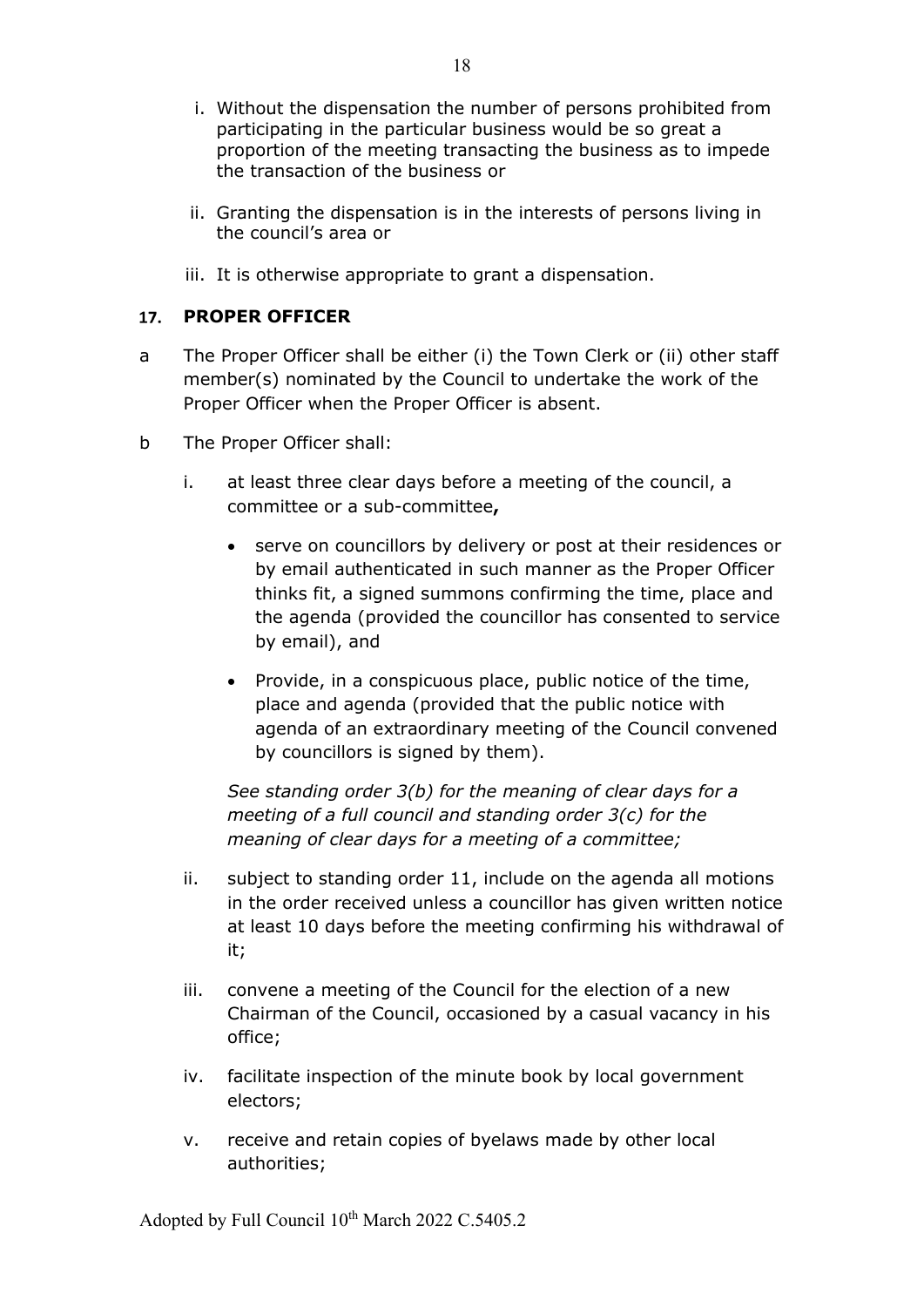- vi. hold acceptance of office forms from councillors;
- vii. hold a copy of every councillor's register of interests;
- viii. assist with responding to requests made under freedom of information legislation and rights exercisable under data protection legislation, in accordance with the Council's relevant policies and procedures;
- ix. liaise, as appropriate, with the Council's Data Protection Officer (if there is one);
- x. receive and send general correspondence and notices on behalf of the Council except where there is a resolution to the contrary;
- xi. assist in the organisation of, storage of, access to, security of and destruction of information held by the Council in paper and electronic form subject to the requirements of data protection and freedom of information legislation and other legitimate requirements (e.g. the Limitation Act 1980);
- xii. arrange for legal deeds to be executed; (*see also standing order 23);*
- xiii. arrange or manage the prompt authorisation, approval, and instruction regarding any payments to be made by the Council in accordance with its financial regulations;
- xiv. record every planning application notified to the Council and the Council's response to the local planning authority in a book for such purpose;
- xv. refer a planning application received by the Council to the [Chairman or in their absence the Vice-Chairman of the Council] OR [Chairman or in his absence Vice-Chairman of the (Planning and Development Committee within two working days of receipt to facilitate an extraordinary meeting if the nature of a planning application requires consideration before the next ordinary meeting of [the Council] OR Planning and Development committee;
- xvi. Where a planning application has been received after the agenda has been been compiled but before the date of the next Planning and Development Committtee meeting these applications will be considered at that meeting.
- xvii. manage access to information about the Council via the publication scheme; and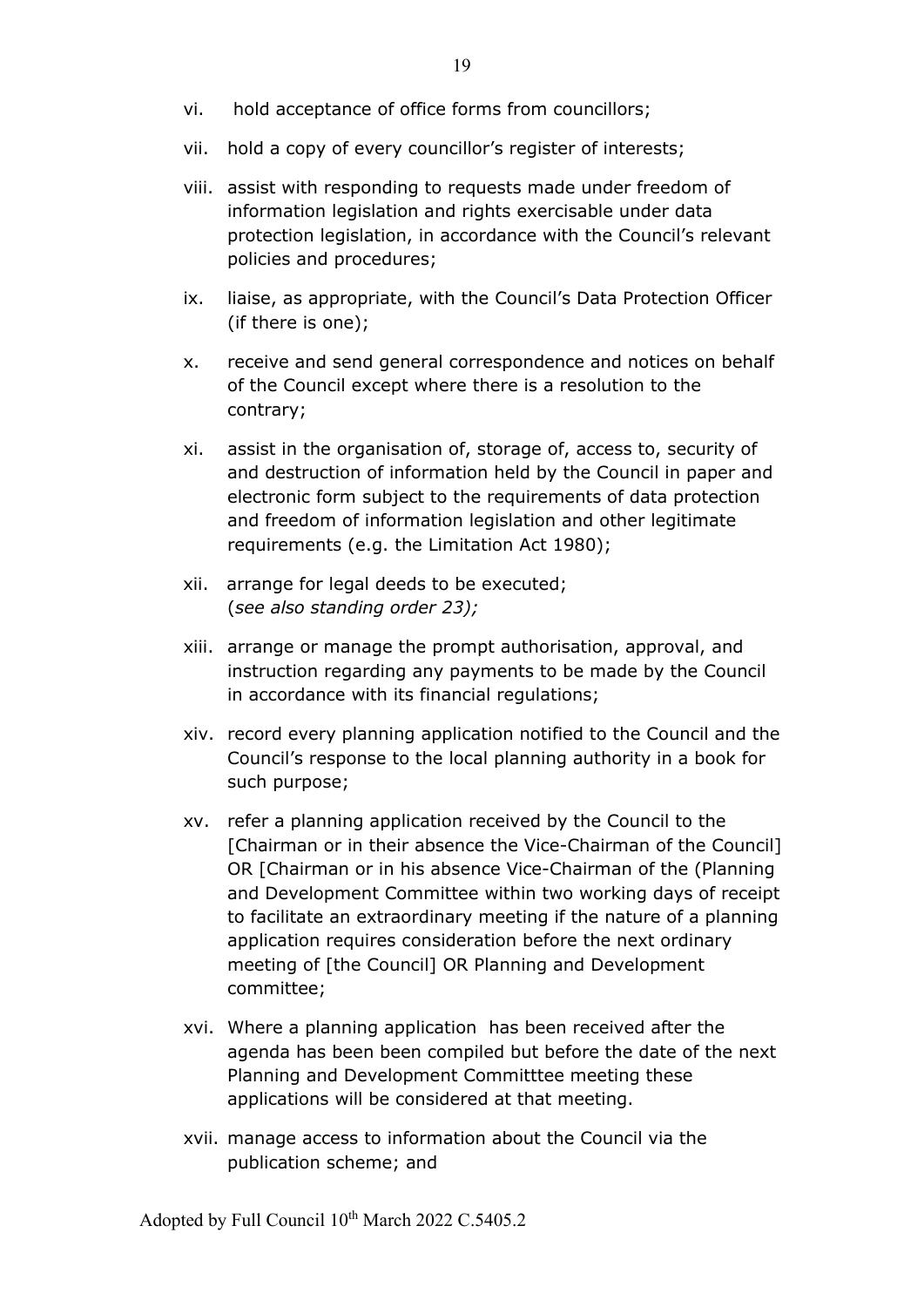xviii. retain custody of the seal of the Council (if there is one) which shall not be used without a resolution to that effect. (s*ee also standing order 25).*

#### **RESPONSIBLE FINANCIAL OFFICER**  18.

a The Council shall appoint appropriate staff member(s) to undertake the work of the Responsible Financial Officer when the Responsible Financial Officer is absent.

#### **ACCOUNTS AND ACCOUNTING STATEMENTS 19.**

- a "Proper practices" in standing orders refer to the most recent version of "Governance and Accountability for Local Councils – a Practitioners' Guide".
- b All payments by the Council shall be authorised, approved and paid in accordance with the law, proper practices and the Council's financial regulations.
- c The Responsible Financial Officer shall supply to each councillor on the Finance and General Purposes Committee as soon as practicable after 30 June, 30 September and 31 December in each year a statement to summarise:
	- i. the Council's receipts and payments (or income and expenditure) for each quarter;
	- ii. the Council's aggregate receipts and payments (or income and expenditure) for the year to date;
	- iii. the balances held at the end of the quarter being reported and which includes a comparison with the budget for the financial year and highlights any actual or potential overspends.
- d As soon as possible after the financial year end at 31 March, the Responsible Financial Officer shall provide:
	- i. each councillor with a statement summarising the Council's or income and expenditure for the last quarter and the year to date for information; and
	- ii. to the Council the accounting statements for the year in the form of Section 2 of the annual governance and accountability return, as required by proper practices, for consideration and approval.
- Adopted by Full Council 10<sup>th</sup> March 2022 C.5405.2 e The year-end accounting statements shall be prepared in accordance with proper practices and apply the form of accounts determined by the Council (receipts and payments, or income and expenditure) for the year to 31 March. A completed draft annual governance and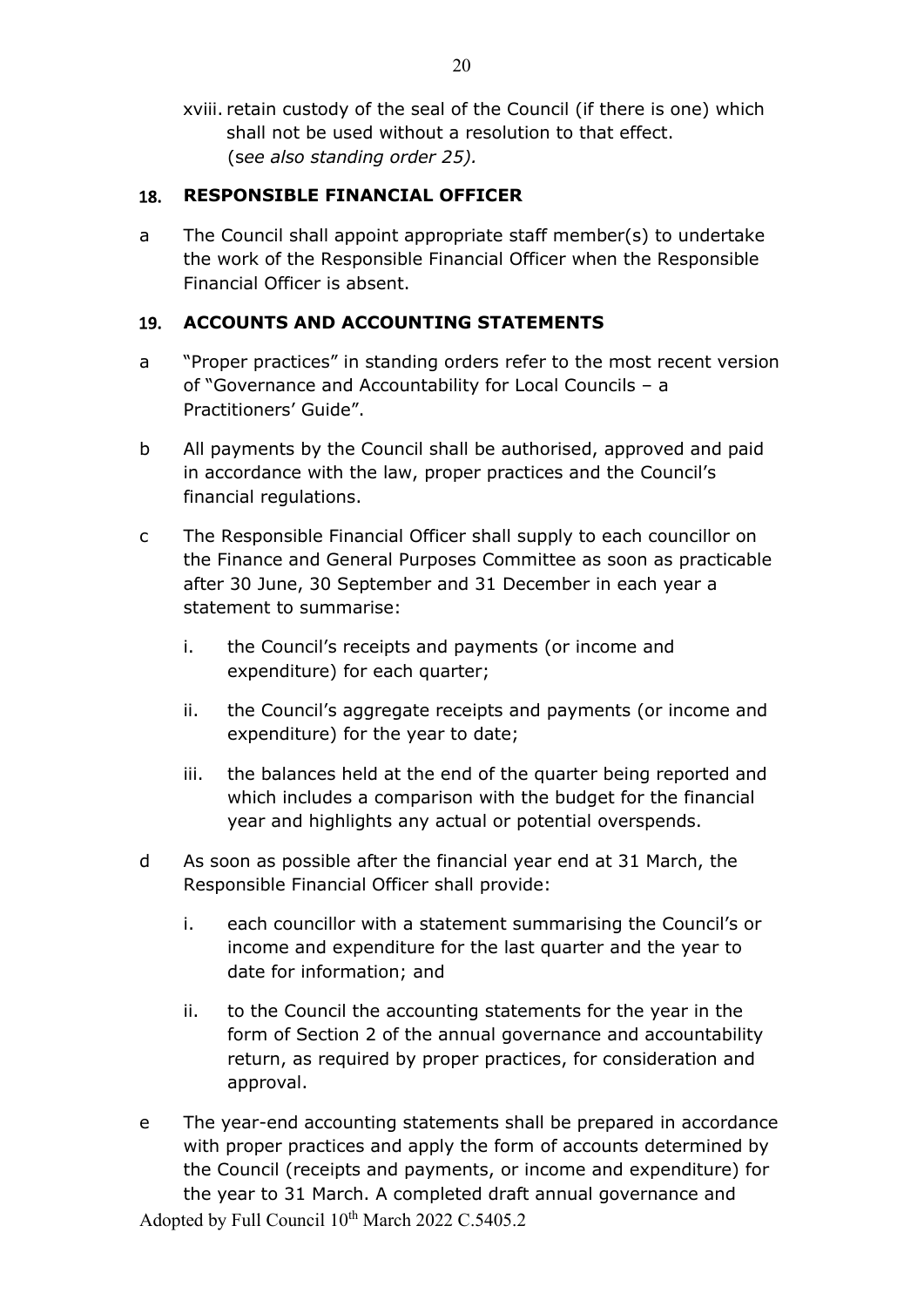accountability return shall be presented to all councillors at least 5 days prior to anticipated approval by the Council. The annual governance and accountability return of the Council, which is subject to external audit, including the annual governance statement, shall be presented to the Council for consideration and formal approval before 30 June.

### **FINANCIAL REGULATIONS**

The Council has established Financial Regulations for the governance and management of its finances and to meet the requirements of the audit and accountability regime in place at the time. These are attached as appendix II of these Standing Orders.

- a All payments by the Council shall be authorised approved and paid in accordance with the law, proper practices and the Councils Financial Regulations.
- b The Councils proper practices will be in accordance with the most recent JPAG guidance.

### **HANDLING STAFF MATTERS**

- a. A matter personal to a member of staff that is being considered by a meeting of the Staffing Committee is subject to standing order 13.
- b. If at a meeting there arise any question relating to the appointment, conduct, promotion, dismissal, salary or conditions of service of any person employed by the Council, it shall not be considered until the Council or Committee (as the case may be) has decided whether or not the public shall be excluded (see Standing Order 12 (a xi).
- c. Subject to the Council's policies regarding the handling of performance, capability and disciplinary matters, the Council's most senior staff member (or other member of staff) shall contact the Chairman of the Staffing Committee or in their absence the Vice Chairman of the Staffing Committee in respect of an informal or formal matter and this shall be reported back and progressed by resolution of the Staffing Committee in accordance with its terms of reference.
- d. Any persons responsible for all or part of the management of staff shall treat as confidential the written records of all meetings relating to their performance, capabilities, grievance and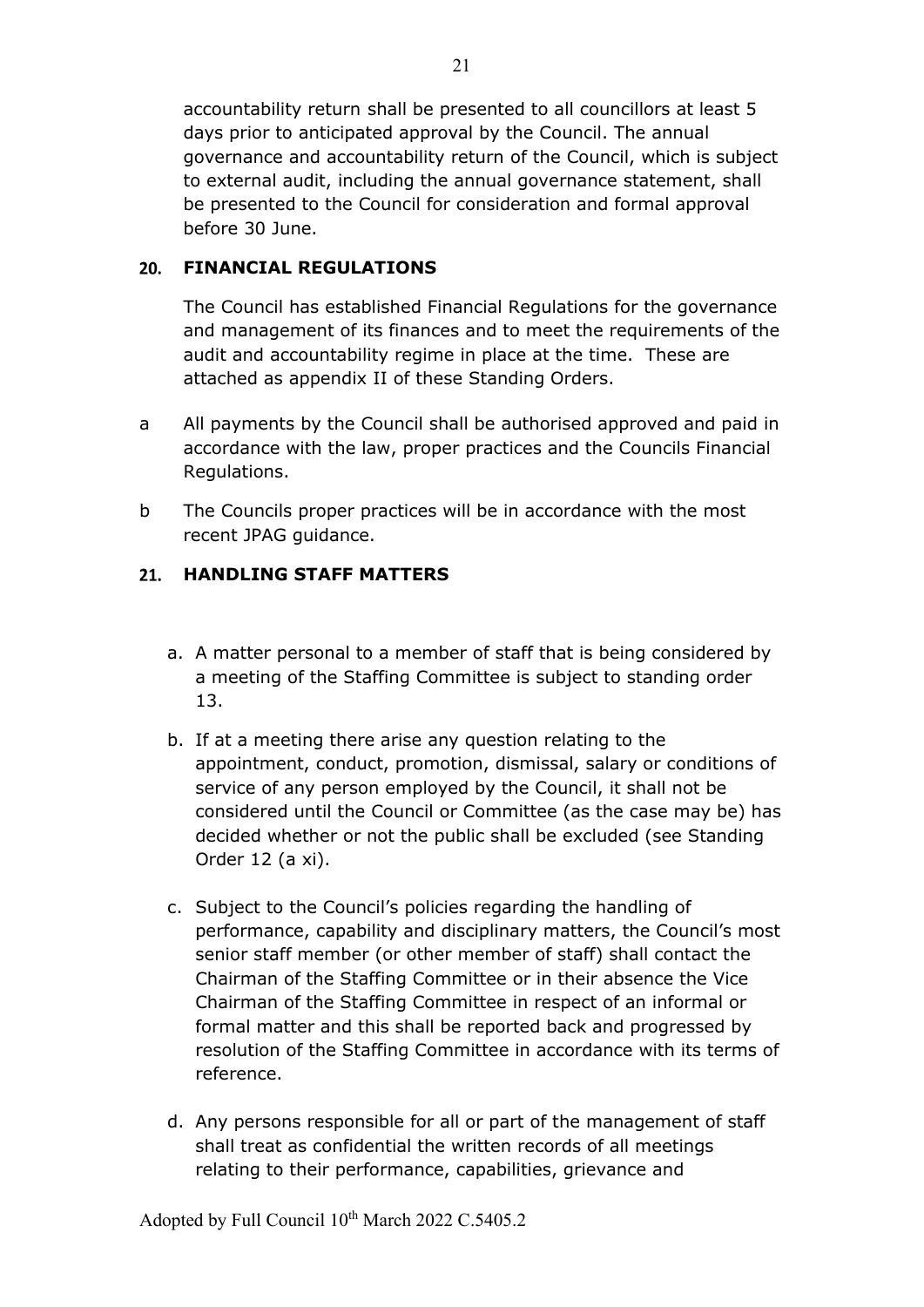disciplinary matters.

e. In accordance with standing order 13(a) the council will identify two members of the Staffing Committee who may have access to staff records.

#### $22.$ **RESPONSIBILITIES TO PROVIDE INFORMATION**

*See also standing order 24.*

- a In accordance with freedom of information legislation, the Council shall publish information in accordance with its publication scheme and respond to requests for information held by the Council.
	- b *If gross annual income or expenditure (whichever is the higher) exceeds £200,000* The Council, shall publish information in accordance with the requirements of the Local Government (Transparency Requirements) (England) Regulations 2015.
- **RESPONSIBILITIES UNDER DATA PROTECTION LEGISLATION**  (Below is not an exclusive list).

*See also standing order 13.*

- a The Council may appoint a Data Protection Officer.
- b The Council shall have policies and procedures in place to respond to an individual exercising statutory rights concerning his personal data.
- c The Council shall have a written policy in place for responding to and managing a personal data breach.
- d The Council shall keep a record of all personal data breaches comprising the facts relating to the personal data breach, its effects and the remedial action taken.
- e The Council shall ensure that information communicated in its privacy notice(s) is in an easily accessible and available form and kept up to date.
- f The Council shall maintain a written record of its processing activities.

#### **RELATIONS WITH THE PRESS/MEDIA**  $24.$

a Requests from the press or other media for an oral or written comment or statement from the Council, its councillors or staff shall be handled in accordance with the Council's policy in respect of dealing with the press and/or other media.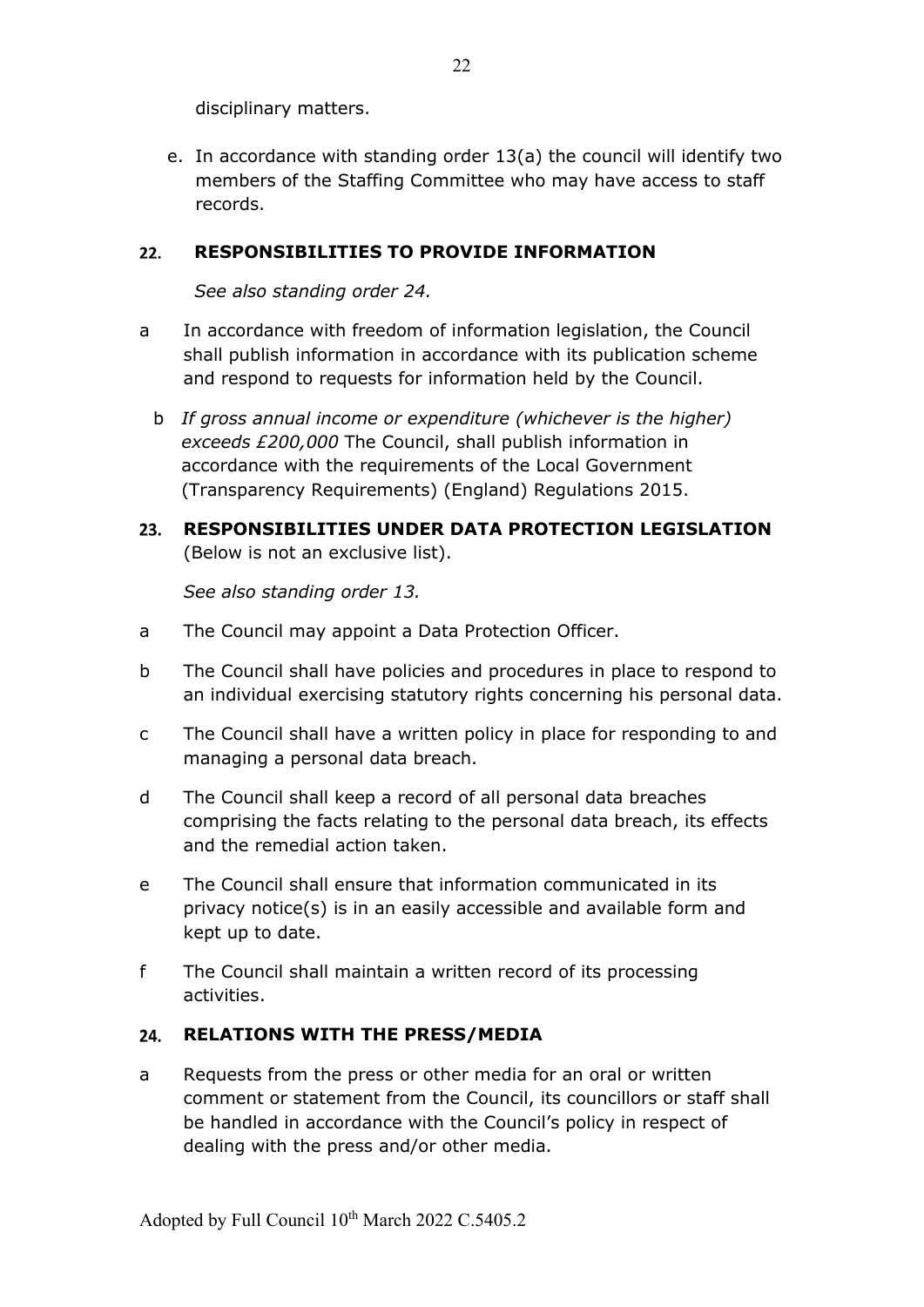#### 25. **EXECUTION AND SEALING OF LEGAL DEEDS**

*See also standing orders 17(b)(xii) and (xvii).*

- a A legal deed shall not be executed on behalf of the Council unless authorised by a resolution.
- b Subject to standing order 23(a), the Council's common seal shall alone be used for sealing a deed required by law. It shall be applied by the Proper Officer in the presence of two councillors who shall sign the deed as witnesses.

#### 26. **COMMUNICATING WITH COUNTY COUNCILLORS**

- a An invitation to attend a meeting of the Council shall be sent, together with the agenda, to the ward councillor(s) Council representing the area of the Council.
- b Unless the Council determines otherwise, a copy of each letter sent to the Council shall be sent to the ward councillor(s) representing the area of the Council.
- c At the Chairman's discretion and with the approval of the council, a divisional member may be invited to speak during any item on the agenda to make a short statement and answer any questions.

### **RESTRICTIONS ON COUNCILLOR ACTIVITIES**

- a. Unless duly authorised no councillor shall:
	- i. inspect any land and/or premises which the Council has a right or duty to inspect; or
	- ii. issue orders, instructions or directions.

### 28. STANDING ORDERS GENERALLY

- a All or part of a standing order, except one that incorporates mandatory statutory or legal requirements, may be suspended by resolution in relation to the consideration of an item on the agenda for a meeting.
- b A motion to add to or vary or revoke one or more of the Council's standing orders, except one that incorporates mandatory statutory or legal requirements, shall be proposed by a special motion, the written notice by at least 6 councillors to be given to the Proper Officer in accordance with standing order 11.
- c The Proper Officer shall provide a copy of the Council's standing orders to a councillor as soon as possible.